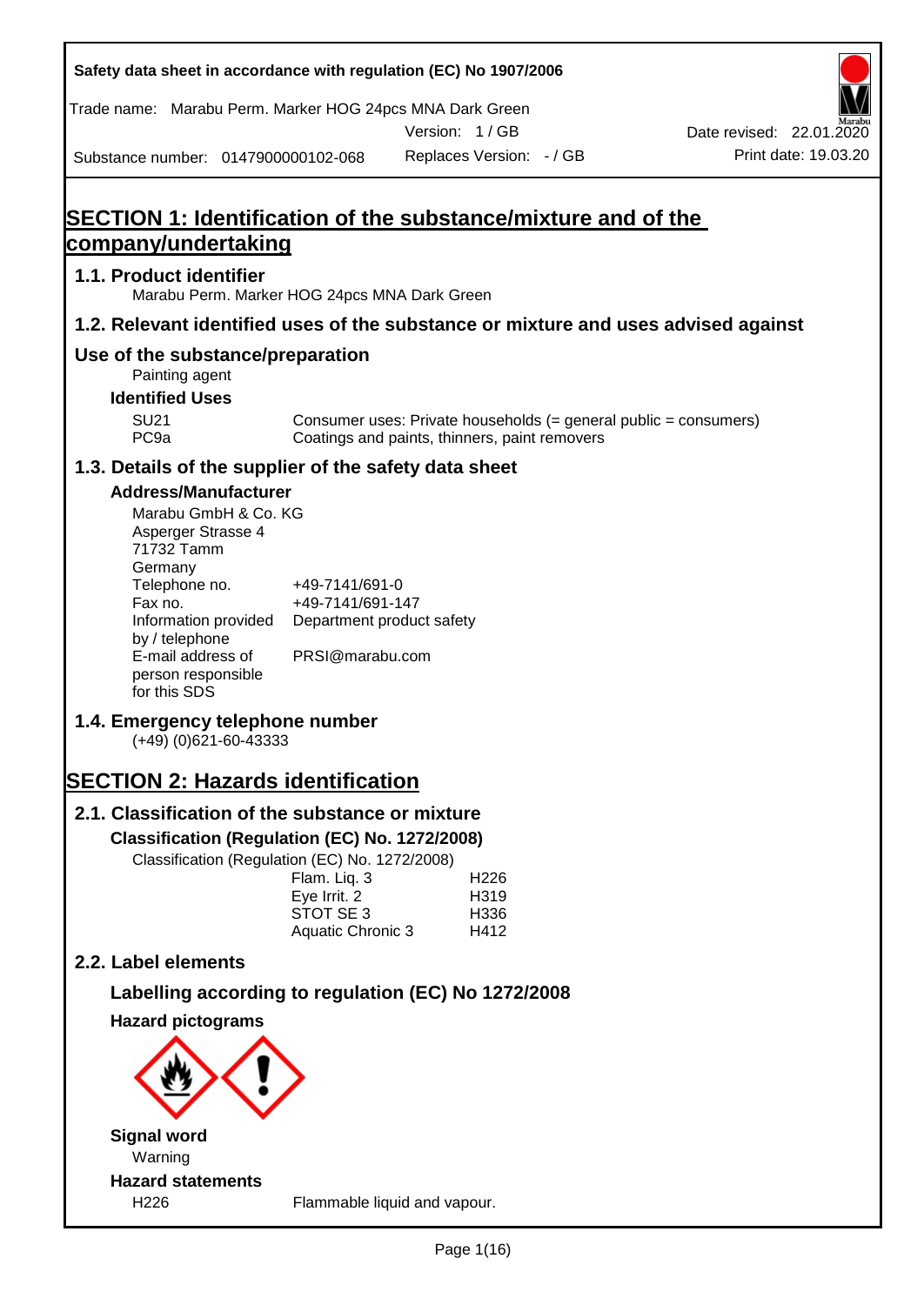| Safety data sheet in accordance with regulation (EC) No 1907/2006               |                                                                           |      |                          |            |      |                                                                                  |  |  |  |
|---------------------------------------------------------------------------------|---------------------------------------------------------------------------|------|--------------------------|------------|------|----------------------------------------------------------------------------------|--|--|--|
| Trade name: Marabu Perm. Marker HOG 24pcs MNA Dark Green                        |                                                                           |      |                          |            |      |                                                                                  |  |  |  |
|                                                                                 |                                                                           |      | Version: 1 / GB          |            |      | Date revised: 22.01.2020                                                         |  |  |  |
| Substance number: 0147900000102-068                                             |                                                                           |      | Replaces Version: - / GB |            |      | Print date: 19.03.20                                                             |  |  |  |
| H319                                                                            | Causes serious eye irritation.                                            |      |                          |            |      |                                                                                  |  |  |  |
| H336                                                                            | May cause drowsiness or dizziness.                                        |      |                          |            |      |                                                                                  |  |  |  |
| H412                                                                            | Harmful to aquatic life with long lasting effects.                        |      |                          |            |      |                                                                                  |  |  |  |
| <b>Precautionary statements</b>                                                 |                                                                           |      |                          |            |      |                                                                                  |  |  |  |
| P <sub>101</sub>                                                                |                                                                           |      |                          |            |      | If medical advice is needed, have product container or label at hand.            |  |  |  |
| P102                                                                            | Keep out of reach of children.                                            |      |                          |            |      |                                                                                  |  |  |  |
| P210                                                                            | sources. No smoking.                                                      |      |                          |            |      | Keep away from heat, hot surfaces, sparks, open flames and other ignition        |  |  |  |
| P264.1                                                                          | Wash hands thoroughly after handling.                                     |      |                          |            |      |                                                                                  |  |  |  |
| P271                                                                            | Use only outdoors or in a well-ventilated area.                           |      |                          |            |      |                                                                                  |  |  |  |
| P280                                                                            |                                                                           |      |                          |            |      | Wear protective gloves / protective clothing / eye protection / face protection. |  |  |  |
| P305+P351+P338<br>P405                                                          | lenses, if present and easy to do. Continue rinsing.                      |      |                          |            |      | IF IN EYES: Rinse cautiously with water for several minutes. Remove contact      |  |  |  |
| P501.9                                                                          | Store locked up.<br>Dispose of contents / container as problematic waste. |      |                          |            |      |                                                                                  |  |  |  |
|                                                                                 |                                                                           |      |                          |            |      |                                                                                  |  |  |  |
| Hazardous component(s) to be indicated on label (Regulation (EC) No. 1272/2008) |                                                                           |      |                          |            |      |                                                                                  |  |  |  |
| contains                                                                        | 1-Methoxy-2-propanol                                                      |      |                          |            |      |                                                                                  |  |  |  |
| 2.3. Other hazards<br>No special hazards have to be mentioned.                  |                                                                           |      |                          |            |      |                                                                                  |  |  |  |
| <b>SECTION 3: Composition/information on ingredients</b>                        |                                                                           |      |                          |            |      |                                                                                  |  |  |  |
| 3.2. Mixtures                                                                   |                                                                           |      |                          |            |      |                                                                                  |  |  |  |
| <b>Hazardous ingredients</b>                                                    |                                                                           |      |                          |            |      |                                                                                  |  |  |  |
|                                                                                 |                                                                           |      |                          |            |      |                                                                                  |  |  |  |
| <b>Ethanol</b><br>CAS No.                                                       | 64-17-5                                                                   |      |                          |            |      |                                                                                  |  |  |  |
| EINECS no.                                                                      | 200-578-6                                                                 |      |                          |            |      |                                                                                  |  |  |  |
| Registration no.                                                                | 01-2119457610-43                                                          |      |                          |            |      |                                                                                  |  |  |  |
| Concentration                                                                   | $>=$ 25                                                                   |      | $\epsilon$               | 50         | %    |                                                                                  |  |  |  |
|                                                                                 |                                                                           |      |                          |            |      |                                                                                  |  |  |  |
| Classification (Regulation (EC) No. 1272/2008)                                  |                                                                           |      |                          |            |      |                                                                                  |  |  |  |
|                                                                                 | Flam. Liq. 2<br>Eye Irrit. 2                                              |      | H <sub>225</sub><br>H319 |            |      |                                                                                  |  |  |  |
|                                                                                 |                                                                           |      |                          |            |      |                                                                                  |  |  |  |
| Concentration limits (Regulation (EC) No. 1272/2008)                            | Eye Irrit. 2                                                              | H319 |                          | $>= 50 \%$ |      |                                                                                  |  |  |  |
| 1-Methoxy-2-propanol                                                            |                                                                           |      |                          |            |      |                                                                                  |  |  |  |
| CAS No.                                                                         | 107-98-2                                                                  |      |                          |            |      |                                                                                  |  |  |  |
| EINECS no.                                                                      | 203-539-1                                                                 |      |                          |            |      |                                                                                  |  |  |  |
| Registration no.                                                                | 01-2119457435-35                                                          |      |                          |            |      |                                                                                  |  |  |  |
| Concentration                                                                   | $>=$                                                                      | 25   | $\,<\,$                  | 50         | $\%$ |                                                                                  |  |  |  |
|                                                                                 |                                                                           |      |                          |            |      |                                                                                  |  |  |  |
| Classification (Regulation (EC) No. 1272/2008)                                  |                                                                           |      |                          |            |      |                                                                                  |  |  |  |
|                                                                                 | STOT SE 3                                                                 |      | H336                     |            |      |                                                                                  |  |  |  |
|                                                                                 | Flam. Liq. 3                                                              |      | H226                     |            |      |                                                                                  |  |  |  |
|                                                                                 |                                                                           |      |                          |            |      |                                                                                  |  |  |  |
| <b>Benzyl alcohol</b><br>CAS No.                                                |                                                                           |      |                          |            |      |                                                                                  |  |  |  |
| EINECS no.                                                                      | 100-51-6<br>202-859-9                                                     |      |                          |            |      |                                                                                  |  |  |  |
| Registration no.                                                                | 01-2119492630-38                                                          |      |                          |            |      |                                                                                  |  |  |  |
| Concentration                                                                   | $>=$                                                                      | 1    | $\prec$                  | 10         | %    |                                                                                  |  |  |  |
|                                                                                 |                                                                           |      |                          |            |      |                                                                                  |  |  |  |
| Classification (Regulation (EC) No. 1272/2008)                                  |                                                                           |      |                          |            |      |                                                                                  |  |  |  |
|                                                                                 | Acute Tox. 4                                                              |      | H332                     |            |      |                                                                                  |  |  |  |
|                                                                                 |                                                                           |      |                          |            |      |                                                                                  |  |  |  |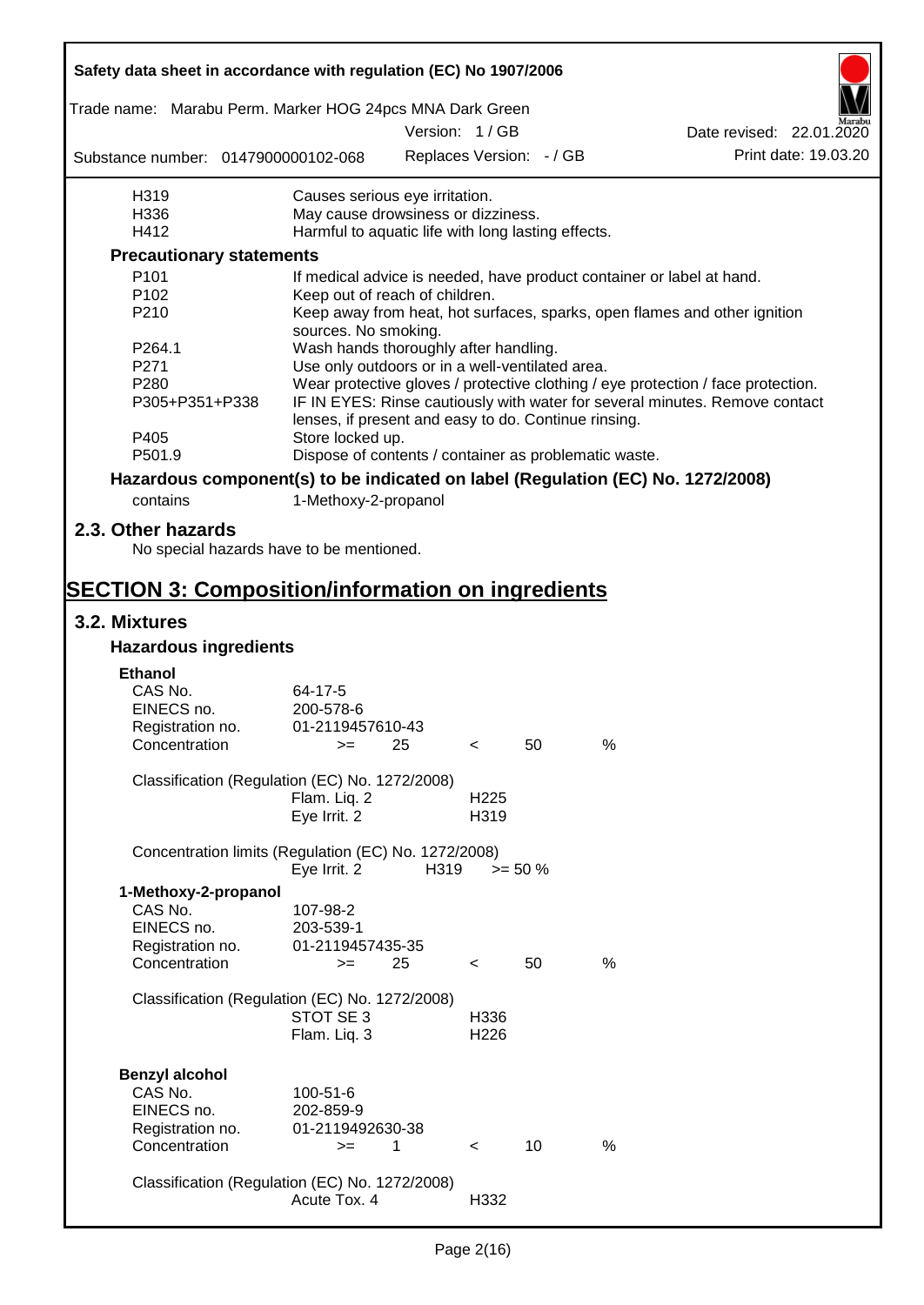| Trade name:                         | Safety data sheet in accordance with regulation (EC) No 1907/2006<br>Marabu Perm. Marker HOG 24pcs MNA Dark Green |               |                          |    |      |                          |                      |
|-------------------------------------|-------------------------------------------------------------------------------------------------------------------|---------------|--------------------------|----|------|--------------------------|----------------------|
|                                     |                                                                                                                   | Version: 1/GB |                          |    |      | Date revised: 22.01.2020 | Marabu               |
| Substance number: 0147900000102-068 |                                                                                                                   |               | Replaces Version: - / GB |    |      |                          | Print date: 19.03.20 |
|                                     | Acute Tox. 4                                                                                                      |               | H302                     |    |      |                          |                      |
|                                     | Eye Irrit. 2                                                                                                      |               | H <sub>3</sub> 19        |    |      |                          |                      |
|                                     | 3',6'-bis(diethylamino)spiro[isobenzofuran-1(3H),9'-[9H]xanthene]-3-one                                           |               |                          |    |      |                          |                      |
| CAS No.<br>EINECS no.               | 509-34-2<br>208-096-8                                                                                             |               |                          |    |      |                          |                      |
| Concentration                       | $>=$                                                                                                              | 2,5           | $\lt$                    | 10 | $\%$ |                          |                      |
|                                     | Classification (Regulation (EC) No. 1272/2008)                                                                    |               |                          |    |      |                          |                      |
|                                     | Acute Tox. 4                                                                                                      |               | H <sub>302</sub>         |    |      |                          |                      |
|                                     | Eye Irrit. 2                                                                                                      |               | H <sub>3</sub> 19        |    |      |                          |                      |
|                                     | Aquatic Chronic 2                                                                                                 |               | H411                     |    |      |                          |                      |

# **SECTION 4: First aid measures**

## **4.1. Description of first aid measures**

### **General information**

In all cases of doubt, or when symptoms persist, seek medical attention. Never give anything by mouth to an unconscious person. If unconscious place in recovery position and seek medical advice.

### **After inhalation**

Remove to fresh air, keep patient warm and at rest. If breathing is irregular or stopped, administer artificial respiration.

#### **After skin contact**

Remove contaminated clothing. Wash skin thoroughly with soap and water or use recognised skin cleanser. Do NOT use solvents or thinners.

#### **After eye contact**

Remove contact lenses, irrigate copiously with clean, fresh water, holding the eyelids apart for at least 10 minutes and seek immediate medical advice.

### **After ingestion**

If accidentally swallowed rinse the mouth with plenty of water (only if the person is conscious) and obtain immediate medical attention. Keep at rest. Do NOT induce vomiting.

### **4.2. Most important symptoms and effects, both acute and delayed**

Until now no symptoms known so far.

### **4.3. Indication of any immediate medical attention and special treatment needed**

### **Hints for the physician / treatment**

Treat symptomatically

# **SECTION 5: Firefighting measures**

### **5.1. Extinguishing media**

### **Suitable extinguishing media**

Recommended: alcohol resistant foam, CO2, powders, water spray/mist, Not be used for safety reasons: water *iet* 

### **5.2. Special hazards arising from the substance or mixture**

In the event of fire the following can be released: Carbon monoxide (CO); Carbon dioxide (CO2); dense black smoke; Nitrogen oxides (NOx); Sulphur oxides; Hydrogen chloride (HCl)

### **5.3. Advice for firefighters**

### **Special protective equipment for fire-fighting**

Cool closed containers exposed to fire with water. Do not allow run-off from fire fighting to enter drains or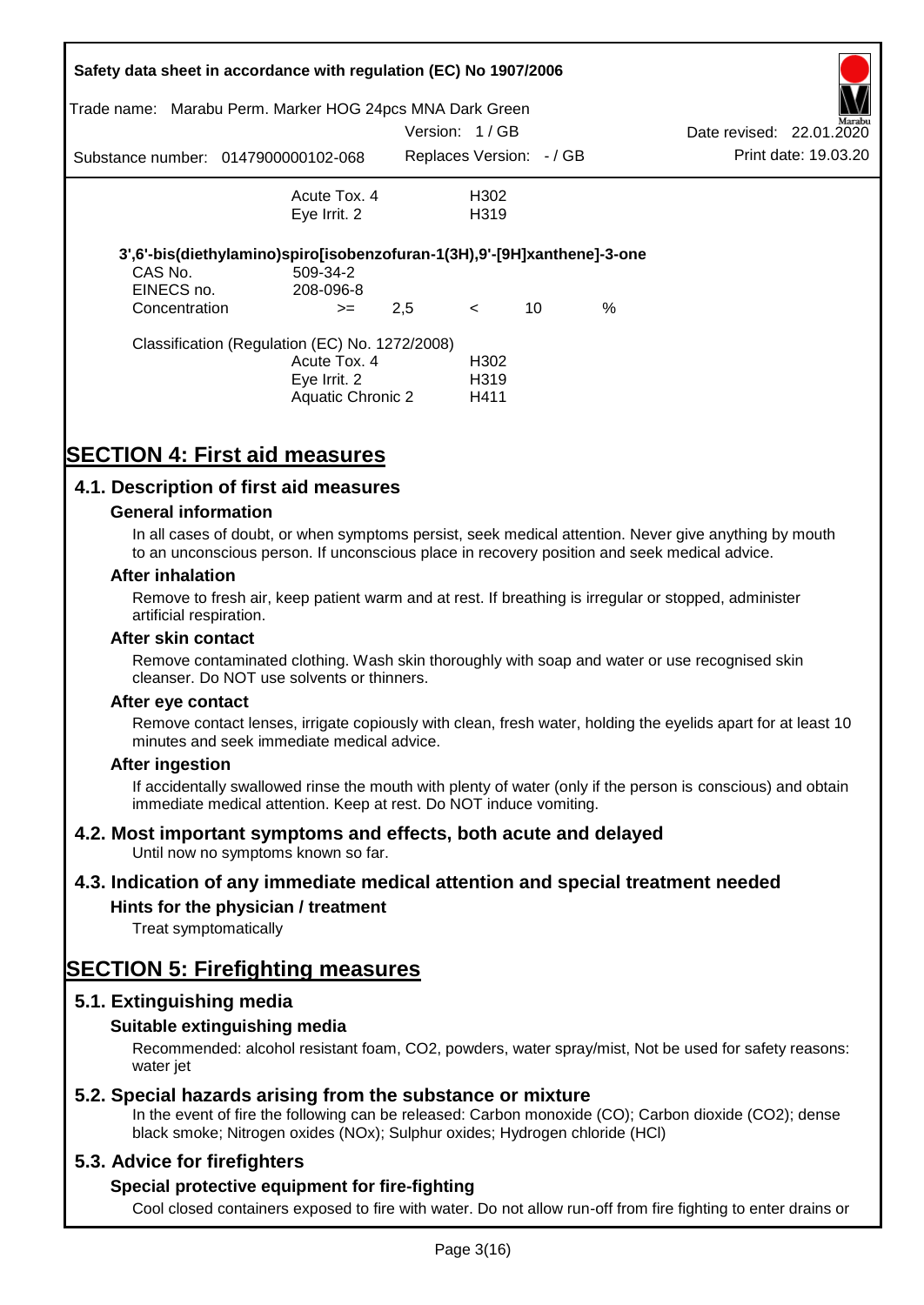Trade name: Marabu Perm. Marker HOG 24pcs MNA Dark Green

Version: 1 / GB

Replaces Version: - / GB Print date: 19.03.20 Date revised: 22.01.

Substance number: 0147900000102-068

water courses.

# **SECTION 6: Accidental release measures**

### **6.1. Personal precautions, protective equipment and emergency procedures**

Exclude sources of ignition and ventilate the area. Avoid breathing vapours. Refer to protective measures listed in Sections 7 and 8.

## **6.2. Environmental precautions**

Do not allow to enter drains or waterways. If the product contaminates lakes, rivers or sewage, inform appropriate authorities in accordance with local regulations.

## **6.3. Methods and material for containment and cleaning up**

Contain and collect spillage with non-combustible absorbent materials, e.g. sand, earth, vermiculite, diatomaceous earth and place in container for disposal according to local regulations (see section 13). Clean preferably with a detergent - avoid use of solvents.

### **6.4. Reference to other sections**

Information regarding Safe handling, see Section 7. Information regarding personal protective measures, see Section 8. Information regarding waste disposal, see Section 13.

# **SECTION 7: Handling and storage**

## **7.1. Precautions for safe handling**

## **Advice on safe handling**

Prevent the creation of flammable or explosive concentrations of vapour in air and avoid vapour concentration higher than the occupational exposure limits. In addition, the product should only be used in areas from which all naked lights and other sources of ignition have been excluded. Electrical equipment should be protected to the appropriate standard. Mixture may charge electrostatically: always use earthing leads when transferring from one container to another. Operators should wear anti-static footwear and clothing and floors should be of the conducting type. Isolate from sources of heat, sparks and open flame. No sparking tools should be used. Avoid skin and eye contact. Avoid the inhalation of particulates and spray mist arising from the application of this mixture. Smoking, eating and drinking shall be prohibited in application area. For personal protection see Section 8. Never use pressure to empty: container is not a pressure vessel. Always keep in containers of same material as the original one. Comply with the health and safety at work laws. Do not allow to enter drains or water courses.

### **Advice on protection against fire and explosion**

Vapours are heavier than air and may spread along floors. Vapours may form explosive mixtures with air.

### **Classification of fires / temperature class / Ignition group / Dust explosion class**

| Classification of fires | B (Combustible liquid substances) |
|-------------------------|-----------------------------------|
| Temperature class       | T3                                |

# **7.2. Conditions for safe storage, including any incompatibilities**

### **Requirements for storage rooms and vessels**

Electrical installations/working materials must comply with the local applied technological safety standards. Storage rooms in which filling operations take place must have a conducting floor. Store in accordance with national regulation

### **Hints on storage assembly**

Store away from oxidising agents, from strongly alkaline and strongly acid materials.

### **Further information on storage conditions**

Observe label precautions. Store between 15 and 30 °C in a dry, well ventilated place away from sources of heat and direct sunlight. Keep container tightly closed. Keep away from sources of ignition. No smoking. Prevent unauthorised access. Containers which are opened must be carefully resealed and kept upright to prevent leakage.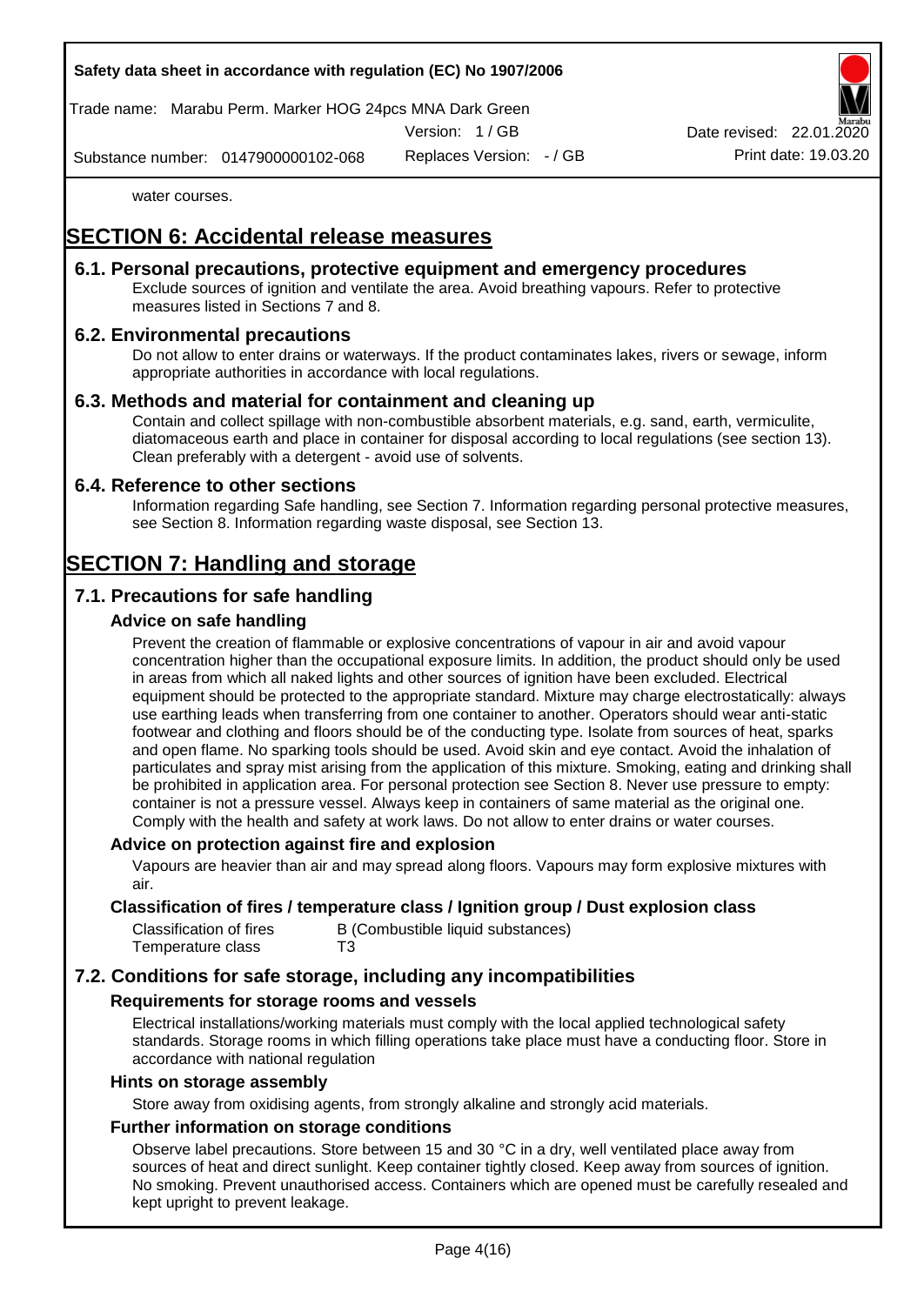| Safety data sheet in accordance with regulation (EC) No 1907/2006                                     |             |                                |      |                   |                          |
|-------------------------------------------------------------------------------------------------------|-------------|--------------------------------|------|-------------------|--------------------------|
| Trade name: Marabu Perm. Marker HOG 24pcs MNA Dark Green                                              |             | Version: 1/GB                  |      |                   | Date revised: 22.01.2020 |
| Substance number: 0147900000102-068                                                                   |             | Replaces Version: - / GB       |      |                   | Print date: 19.03.20     |
| 7.3. Specific end use(s)<br>Painting agent<br><b>SECTION 8: Exposure controls/personal protection</b> |             |                                |      |                   |                          |
| 8.1. Control parameters                                                                               |             |                                |      |                   |                          |
| <b>Exposure limit values</b>                                                                          |             |                                |      |                   |                          |
| <b>Ethanol</b>                                                                                        |             |                                |      |                   |                          |
| List                                                                                                  | <b>EH40</b> |                                |      |                   |                          |
| <b>Type</b>                                                                                           | <b>WEL</b>  |                                |      |                   |                          |
| Value                                                                                                 | 1920        | mg/m <sup>3</sup>              | 1000 | ppm(V)            |                          |
| <b>Status: 2011</b>                                                                                   |             |                                |      |                   |                          |
| 1-Methoxy-2-propanol                                                                                  |             |                                |      |                   |                          |
| List                                                                                                  | EH40        |                                |      |                   |                          |
| <b>Type</b>                                                                                           | WEL         |                                |      |                   |                          |
| Value                                                                                                 | 375         | mg/m <sup>3</sup>              | 100  | ppm(V)            |                          |
| Short term exposure limit                                                                             | 560         | mg/m <sup>3</sup>              | 150  | ppm(V)            |                          |
| Skin resorption / sensibilisation: Sk;                                                                |             | <b>Status: 2011</b>            |      |                   |                          |
| <b>Derived No/Minimal Effect Levels (DNEL/DMEL)</b>                                                   |             |                                |      |                   |                          |
| <b>Ethanol</b>                                                                                        |             |                                |      |                   |                          |
| Type of value                                                                                         |             | Derived No Effect Level (DNEL) |      |                   |                          |
| Reference group                                                                                       | Worker      |                                |      |                   |                          |
| Duration of exposure                                                                                  | Long term   |                                |      |                   |                          |
| Route of exposure                                                                                     | inhalative  |                                |      |                   |                          |
| Mode of action                                                                                        |             | Systemic effects               |      |                   |                          |
| Concentration                                                                                         |             | 950                            |      | mg/m <sup>3</sup> |                          |
| Type of value                                                                                         |             | Derived No Effect Level (DNEL) |      |                   |                          |
| Reference group                                                                                       | Worker      |                                |      |                   |                          |
| Duration of exposure                                                                                  | Short term  |                                |      |                   |                          |
| Route of exposure                                                                                     | inhalative  |                                |      |                   |                          |
| Mode of action                                                                                        |             | Local effects                  |      |                   |                          |
| Concentration                                                                                         |             | 1900                           |      | mg/m <sup>3</sup> |                          |
|                                                                                                       |             |                                |      |                   |                          |
| Type of value                                                                                         |             | Derived No Effect Level (DNEL) |      |                   |                          |
| Reference group                                                                                       | Worker      |                                |      |                   |                          |
| Duration of exposure                                                                                  | Long term   |                                |      |                   |                          |
| Route of exposure                                                                                     | dermal      |                                |      |                   |                          |
| Mode of action                                                                                        |             | Systemic effects               |      |                   |                          |
| Concentration                                                                                         |             | 343                            |      | mg/kg/d           |                          |
|                                                                                                       |             |                                |      |                   |                          |
| Type of value<br>Reference group                                                                      | Consumer    | Derived No Effect Level (DNEL) |      |                   |                          |
| Duration of exposure                                                                                  | Long term   |                                |      |                   |                          |
| Route of exposure                                                                                     | inhalative  |                                |      |                   |                          |
| Mode of action                                                                                        |             | Systemic effects               |      |                   |                          |
| Concentration                                                                                         |             | 114                            |      | mg/m <sup>3</sup> |                          |
|                                                                                                       |             |                                |      |                   |                          |
| Type of value                                                                                         |             | Derived No Effect Level (DNEL) |      |                   |                          |
| Reference group                                                                                       | Consumer    |                                |      |                   |                          |
| Duration of exposure                                                                                  | Short term  |                                |      |                   |                          |
| Route of exposure                                                                                     | inhalative  |                                |      |                   |                          |
| Mode of action                                                                                        |             | Local effects                  |      |                   |                          |
| Concentration                                                                                         |             | 950                            |      | mg/m <sup>3</sup> |                          |

Г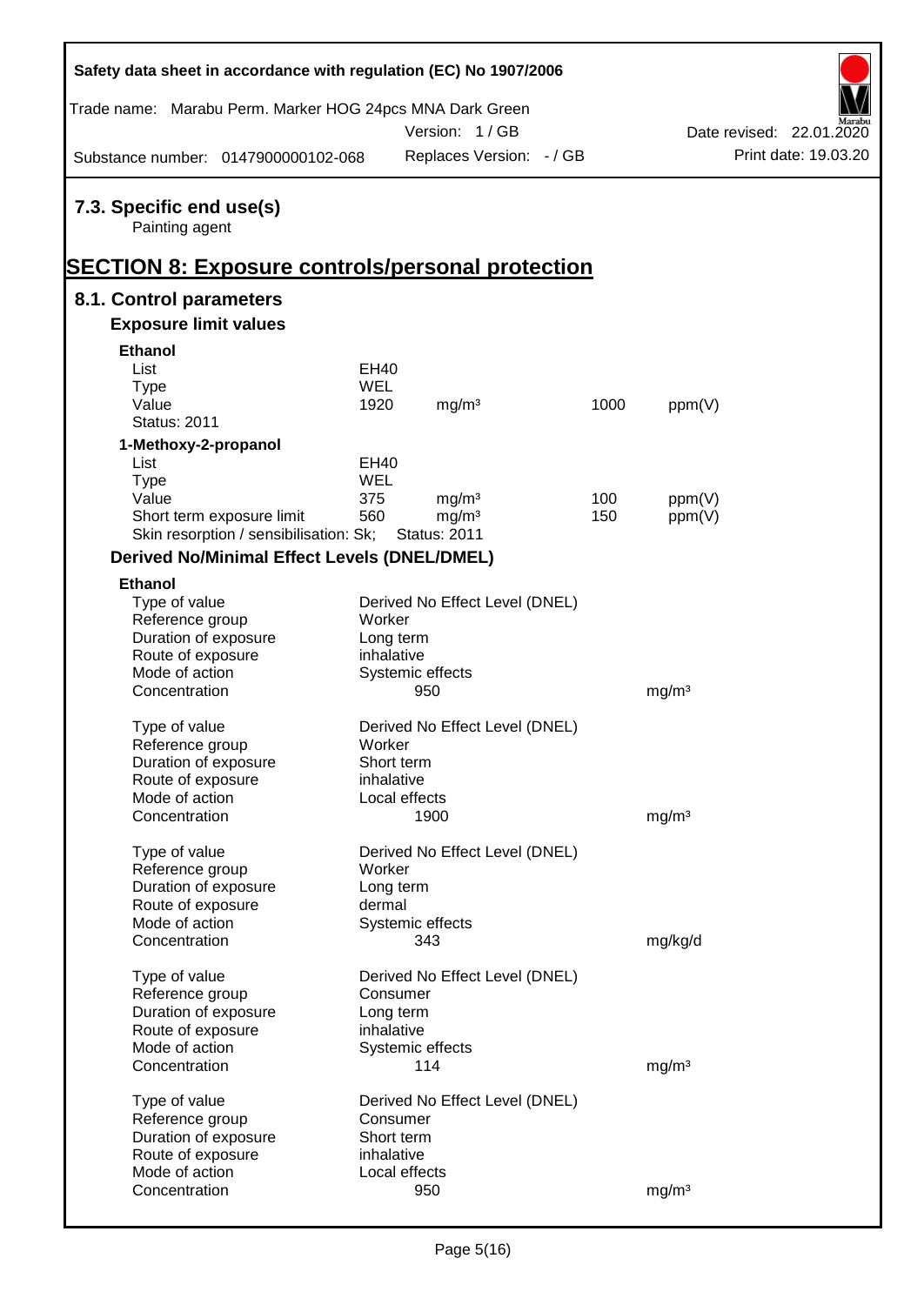| Trade name: Marabu Perm. Marker HOG 24pcs MNA Dark Green |                                |                          |
|----------------------------------------------------------|--------------------------------|--------------------------|
|                                                          | Version: 1/GB                  | Date revised: 22.01.2020 |
| Substance number: 0147900000102-068                      | Replaces Version: - / GB       | Print date: 19.03.20     |
| Type of value                                            | Derived No Effect Level (DNEL) |                          |
| Reference group                                          | Consumer                       |                          |
| Duration of exposure                                     | Long term                      |                          |
| Route of exposure                                        | dermal                         |                          |
| Mode of action<br>Concentration                          | Systemic effects<br>206        | mg/kg/d                  |
|                                                          |                                |                          |
| Type of value                                            | Derived No Effect Level (DNEL) |                          |
| Reference group                                          | Consumer                       |                          |
| Duration of exposure                                     | Long term                      |                          |
| Route of exposure                                        | oral                           |                          |
| Mode of action                                           | Systemic effects               |                          |
| Concentration                                            | 87                             | mg/kg/d                  |
| 1-Methoxy-2-propanol                                     |                                |                          |
| Type of value                                            | Derived No Effect Level (DNEL) |                          |
| Reference group                                          | Worker                         |                          |
| Duration of exposure                                     | Acute                          |                          |
| Route of exposure                                        | inhalative                     |                          |
| Mode of action                                           | Local effects                  |                          |
| Concentration                                            | 553,5                          | mg/m <sup>3</sup>        |
| Type of value                                            | Derived No Effect Level (DNEL) |                          |
| Reference group                                          | Worker                         |                          |
| Duration of exposure                                     | Long term                      |                          |
| Route of exposure                                        | dermal                         |                          |
| Mode of action                                           | Systemic effects               |                          |
| Concentration                                            | 50,6                           | mg/person/               |
|                                                          |                                | d                        |
|                                                          | Derived No Effect Level (DNEL) |                          |
| Type of value<br>Reference group                         | Worker                         |                          |
| Duration of exposure                                     | Long term                      |                          |
| Route of exposure                                        | inhalative                     |                          |
| Mode of action                                           | Systemic effects               |                          |
| Concentration                                            | 369                            | mg/m <sup>3</sup>        |
|                                                          |                                |                          |
| Type of value                                            | Derived No Effect Level (DNEL) |                          |
| Reference group                                          | <b>General Population</b>      |                          |
| Duration of exposure                                     | Long term                      |                          |
| Route of exposure                                        | dermal                         |                          |
| Mode of action                                           | Systemic effects               |                          |
| Concentration                                            | 18,1                           | mg/kg                    |
| Type of value                                            | Derived No Effect Level (DNEL) |                          |
| Reference group                                          | <b>General Population</b>      |                          |
| Duration of exposure                                     | Long term                      |                          |
| Route of exposure                                        | inhalative                     |                          |
| Mode of action                                           | Systemic effects               |                          |
| Concentration                                            | 43,9                           | mg/m <sup>3</sup>        |
| Type of value                                            | Derived No Effect Level (DNEL) |                          |
| Reference group                                          | <b>General Population</b>      |                          |
| Duration of exposure                                     | Long term                      |                          |
| Route of exposure                                        | oral                           |                          |
| Mode of action                                           | Systemic effects               |                          |
| Concentration                                            | 3,3                            | mg/kg/d                  |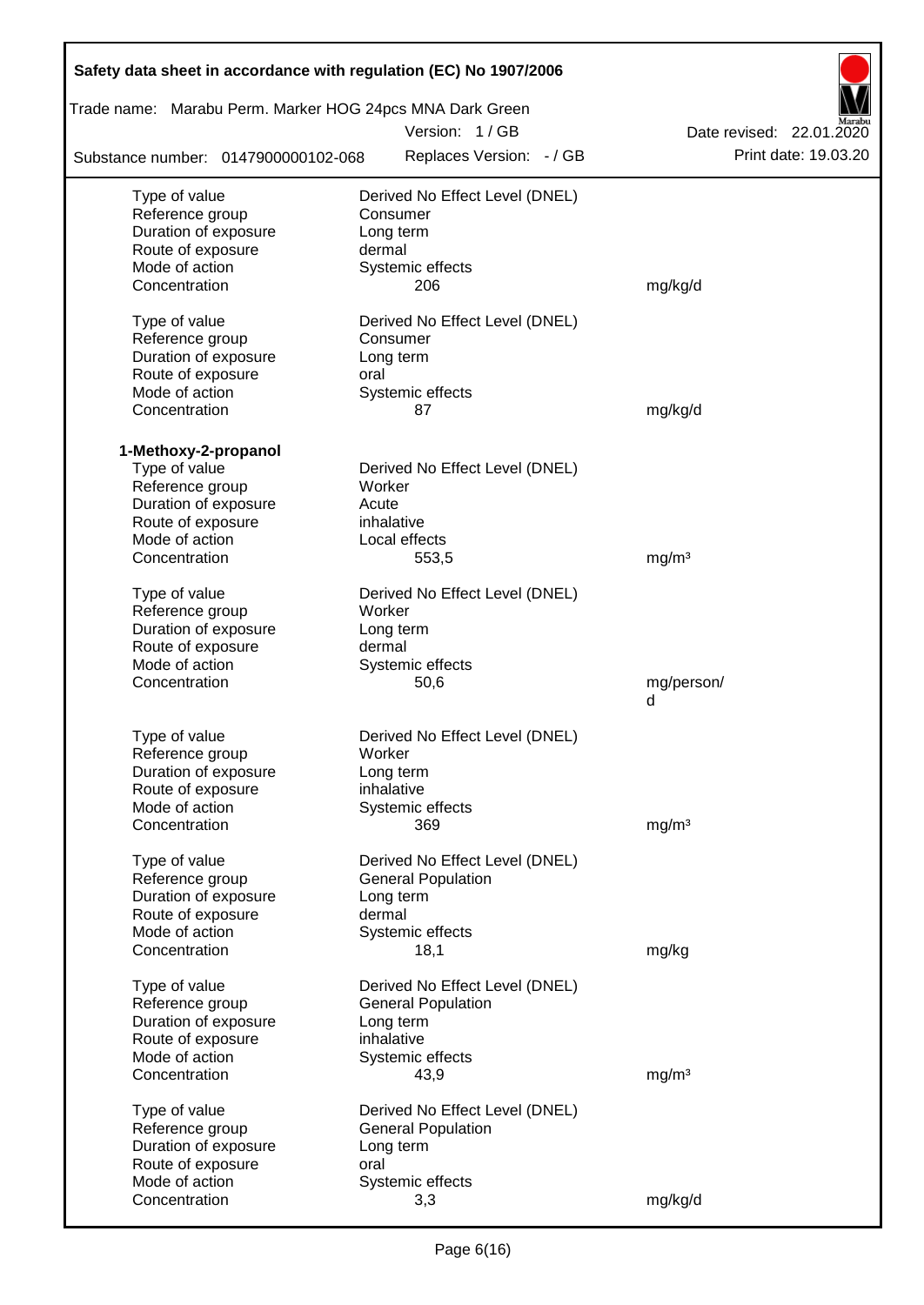Trade name: Marabu Perm. Marker HOG 24pcs MNA Dark Green

Version: 1 / GB

Substance number: 0147900000102-068

Replaces Version: - / GB Print date: 19.03.20 Date revised: 22.01.2020

| <b>Benzyl alcohol</b> |                                |                   |
|-----------------------|--------------------------------|-------------------|
| Type of value         | Derived No Effect Level (DNEL) |                   |
| Reference group       | Worker                         |                   |
| Duration of exposure  | Long term                      |                   |
| Route of exposure     | inhalative                     |                   |
| Mode of action        | Systemic effects               |                   |
| Concentration         | 22                             | mg/m <sup>3</sup> |
|                       |                                |                   |
| Type of value         | Derived No Effect Level (DNEL) |                   |
| Reference group       | Worker                         |                   |
| Duration of exposure  | Short term                     |                   |
|                       |                                |                   |
| Route of exposure     | inhalative                     |                   |
| Mode of action        | Systemic effects               |                   |
| Concentration         | 110                            | mg/m <sup>3</sup> |
| Type of value         | Derived No Effect Level (DNEL) |                   |
| Reference group       | Worker                         |                   |
|                       |                                |                   |
| Duration of exposure  | Long term                      |                   |
| Route of exposure     | dermal                         |                   |
| Mode of action        | Systemic effects               |                   |
| Concentration         | 8                              | mg/kg/d           |
|                       | Derived No Effect Level (DNEL) |                   |
| Type of value         | Worker                         |                   |
| Reference group       |                                |                   |
| Duration of exposure  | Short term                     |                   |
| Route of exposure     | dermal                         |                   |
| Mode of action        | Systemic effects               |                   |
| Concentration         | 40                             | mg/kg/d           |
| Type of value         | Derived No Effect Level (DNEL) |                   |
|                       |                                |                   |
| Reference group       | Consumer                       |                   |
| Duration of exposure  | Long term                      |                   |
| Route of exposure     | inhalative                     |                   |
| Mode of action        | Systemic effects               |                   |
| Concentration         | 5,4                            | mg/m <sup>3</sup> |
|                       |                                |                   |
| Type of value         | Derived No Effect Level (DNEL) |                   |
| Reference group       | Consumer                       |                   |
| Duration of exposure  | Short term                     |                   |
| Route of exposure     | inhalative                     |                   |
| Mode of action        | Systemic effects               |                   |
| Concentration         | 27                             | mg/m <sup>3</sup> |
| Type of value         | Derived No Effect Level (DNEL) |                   |
|                       |                                |                   |
| Reference group       | Consumer                       |                   |
| Duration of exposure  | Long term                      |                   |
| Route of exposure     | dermal                         |                   |
| Mode of action        | Systemic effects               |                   |
| Concentration         | 4                              | mg/kg/d           |
|                       |                                |                   |
| Type of value         | Derived No Effect Level (DNEL) |                   |
| Reference group       | Consumer                       |                   |
| Duration of exposure  | Short term                     |                   |
| Route of exposure     | dermal                         |                   |
| Mode of action        | Systemic effects               |                   |
| Concentration         | 20                             | mg/kg/d           |
|                       |                                |                   |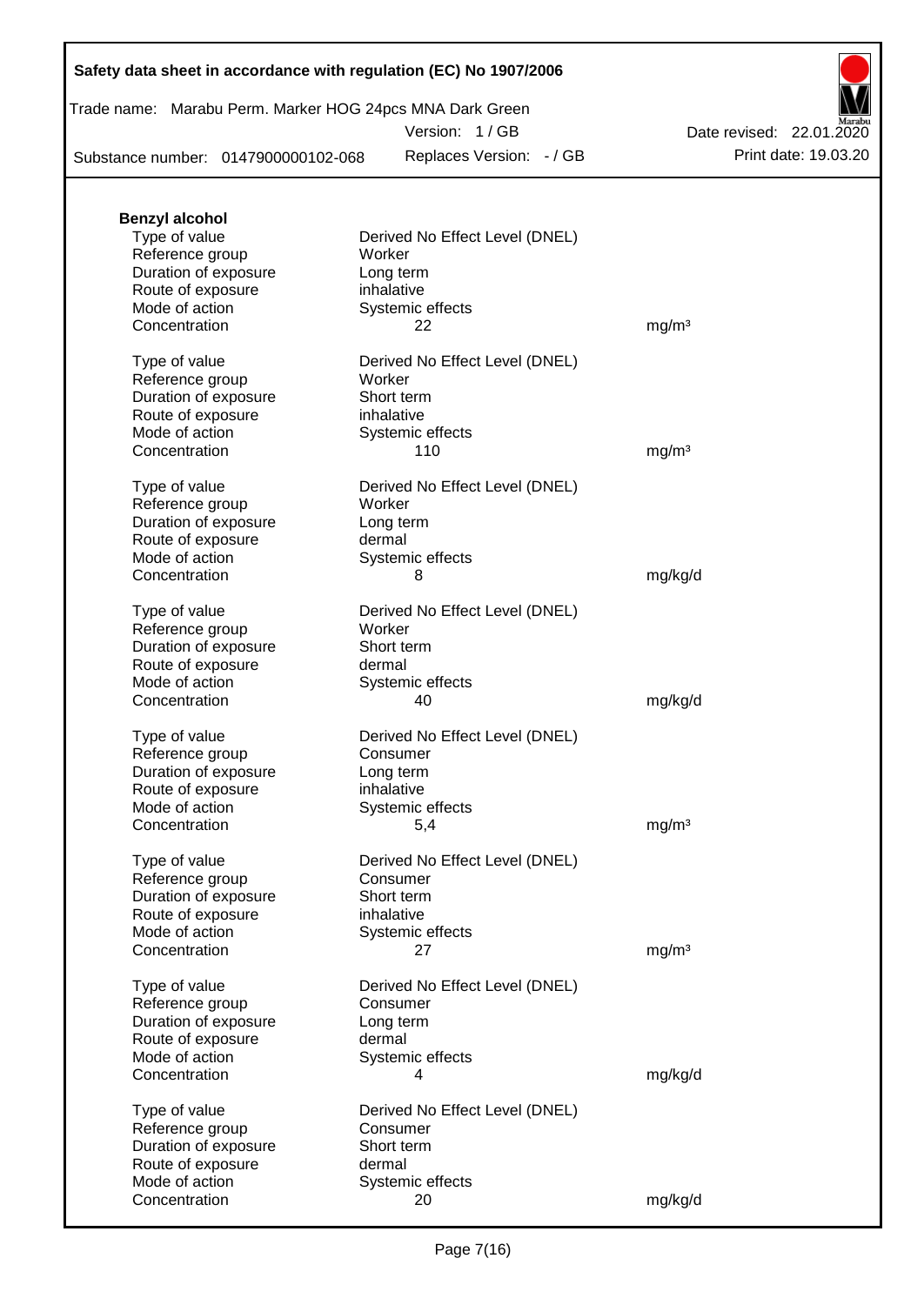| Safety data sheet in accordance with regulation (EC) No 1907/2006 |                  |                                |                          |
|-------------------------------------------------------------------|------------------|--------------------------------|--------------------------|
| Trade name: Marabu Perm. Marker HOG 24pcs MNA Dark Green          |                  |                                |                          |
|                                                                   |                  | Version: 1/GB                  | Date revised: 22.01.2020 |
| Substance number: 0147900000102-068                               |                  | Replaces Version: - / GB       | Print date: 19.03.20     |
| Type of value                                                     |                  | Derived No Effect Level (DNEL) |                          |
| Reference group                                                   | Consumer         |                                |                          |
| Duration of exposure                                              | Long term        |                                |                          |
| Route of exposure                                                 | oral             |                                |                          |
| Mode of action                                                    | Systemic effects |                                |                          |
| Concentration                                                     |                  | 4                              | mg/kg/d                  |
| Type of value                                                     |                  | Derived No Effect Level (DNEL) |                          |
| Reference group                                                   | Consumer         |                                |                          |
| Duration of exposure                                              | Short term       |                                |                          |
| Route of exposure                                                 | oral             |                                |                          |
| Mode of action                                                    | Systemic effects |                                |                          |
| Concentration                                                     |                  | 20                             | mg/kg/d                  |
| <b>Predicted No Effect Concentration (PNEC)</b>                   |                  |                                |                          |
| <b>Ethanol</b>                                                    |                  |                                |                          |
| Type of value                                                     | <b>PNEC</b>      |                                |                          |
| <b>Type</b>                                                       | Freshwater       |                                |                          |
| Concentration                                                     |                  | 0,96                           | mg/l                     |
| Type of value                                                     | <b>PNEC</b>      |                                |                          |
| <b>Type</b>                                                       | Saltwater        |                                |                          |
| Concentration                                                     |                  | 0,79                           | mg/l                     |
| Type of value                                                     | <b>PNEC</b>      |                                |                          |
| <b>Type</b>                                                       |                  | Water (intermittent release)   |                          |
| Concentration                                                     |                  | 2,75                           | mg/l                     |
| Type of value                                                     | <b>PNEC</b>      |                                |                          |
| Type                                                              |                  | Sewage treatment plant (STP)   |                          |
| Concentration                                                     |                  | 580                            | mg/l                     |
| Type of value                                                     | <b>PNEC</b>      |                                |                          |
| <b>Type</b>                                                       |                  | Freshwater sediment            |                          |
| Concentration                                                     |                  | 3,6                            | mg/kg                    |
| Type of value                                                     | <b>PNEC</b>      |                                |                          |
| <b>Type</b>                                                       | Marine sediment  |                                |                          |
| Concentration                                                     |                  | 2,9                            | mg/kg                    |
| Type of value                                                     | <b>PNEC</b>      |                                |                          |
| <b>Type</b>                                                       | Soil             |                                |                          |
| Concentration                                                     |                  | 0,63                           | mg/kg                    |
| 1-Methoxy-2-propanol                                              |                  |                                |                          |
| Type of value                                                     | <b>PNEC</b>      |                                |                          |
| <b>Type</b>                                                       | Freshwater       |                                |                          |
| Concentration                                                     |                  | 10                             | mg/l                     |
| Type of value                                                     | <b>PNEC</b>      |                                |                          |
| <b>Type</b>                                                       | Water            |                                |                          |
| Concentration                                                     |                  | 41,6                           | mg/kg                    |
| Type of value                                                     | <b>PNEC</b>      |                                |                          |
| <b>Type</b>                                                       | Sediment         |                                |                          |
| Concentration                                                     |                  | 41,6                           | mg/kg                    |

Ī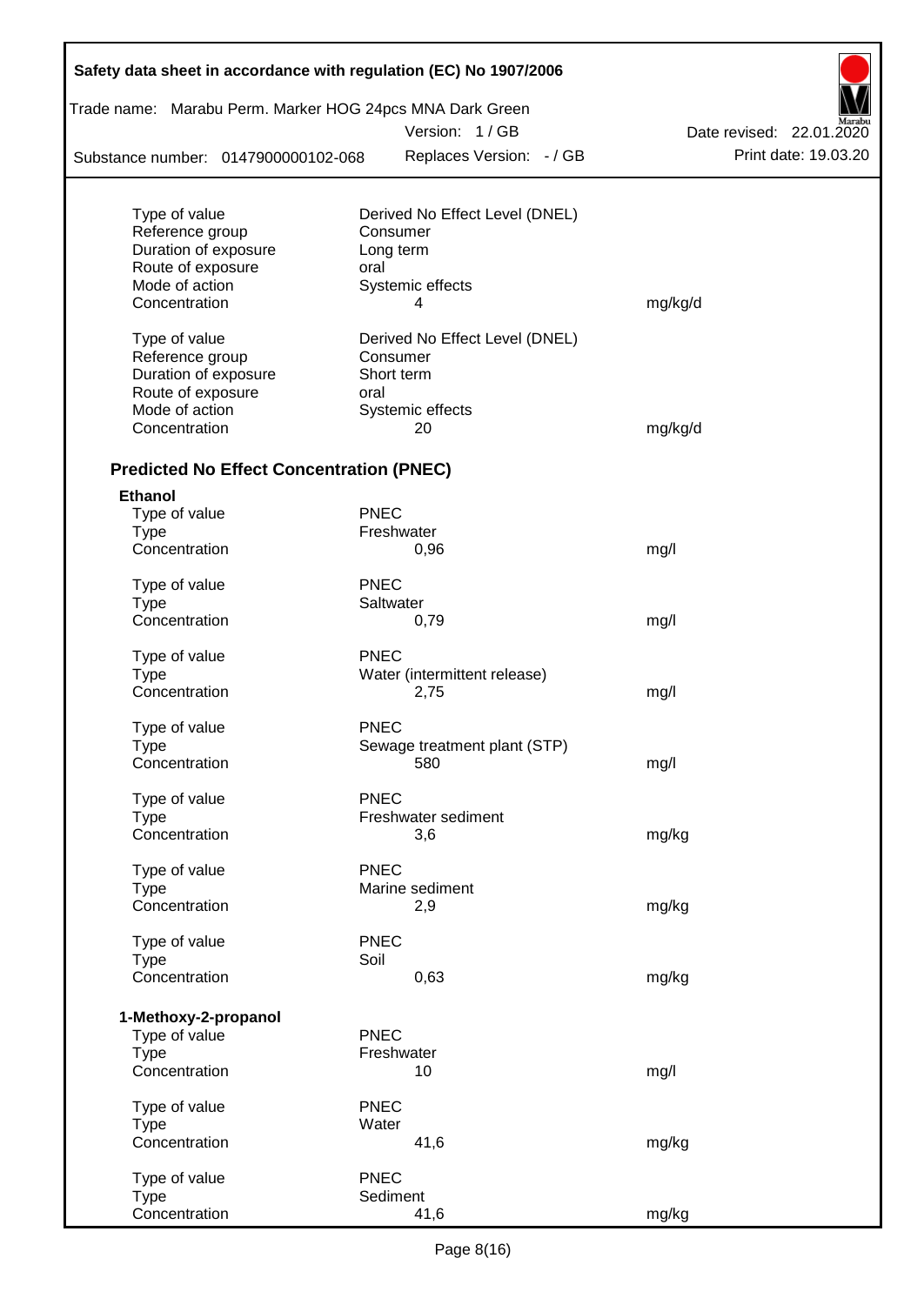| Substance number: 0147900000102-068 | Trade name: Marabu Perm. Marker HOG 24pcs MNA Dark Green<br>Version: 1/GB<br>Replaces Version: - / GB | Marabu<br>Date revised: 22.01.2020<br>Print date: 19.03.20 |
|-------------------------------------|-------------------------------------------------------------------------------------------------------|------------------------------------------------------------|
|                                     |                                                                                                       |                                                            |
| Type of value                       | <b>PNEC</b>                                                                                           |                                                            |
| <b>Type</b>                         | Marine sediment                                                                                       |                                                            |
| Concentration                       | 4,17                                                                                                  | mg/kg                                                      |
| Type of value                       | <b>PNEC</b>                                                                                           |                                                            |
| <b>Type</b>                         | Soil                                                                                                  |                                                            |
| Concentration                       | 2,47                                                                                                  | mg/kg                                                      |
| Type of value                       | <b>PNEC</b>                                                                                           |                                                            |
| <b>Type</b>                         | Sewage treatment plant (STP)                                                                          |                                                            |
| Concentration                       | 100                                                                                                   | mg/l                                                       |
| <b>Benzyl alcohol</b>               |                                                                                                       |                                                            |
| Type of value                       | PNEC                                                                                                  |                                                            |
| <b>Type</b>                         | Freshwater                                                                                            |                                                            |
| Concentration                       | 1                                                                                                     | mg/l                                                       |
| Type of value                       | <b>PNEC</b>                                                                                           |                                                            |
| Type                                | Saltwater                                                                                             |                                                            |
| Concentration                       | 0,1                                                                                                   | mg/l                                                       |
| Type of value                       | <b>PNEC</b>                                                                                           |                                                            |
| <b>Type</b>                         | Water (intermittent release)                                                                          |                                                            |
| Concentration                       | 2,3                                                                                                   | mg/l                                                       |
| Type of value                       | <b>PNEC</b>                                                                                           |                                                            |
| <b>Type</b>                         | Sewage treatment plant (STP)                                                                          |                                                            |
| Concentration                       | 39                                                                                                    | mg/l                                                       |
| Type of value                       | <b>PNEC</b>                                                                                           |                                                            |
| Type                                | Freshwater sediment                                                                                   |                                                            |
| Concentration                       | 5,27                                                                                                  | mg/kg                                                      |
| Type of value                       | <b>PNEC</b>                                                                                           |                                                            |
| <b>Type</b>                         | Marine sediment                                                                                       |                                                            |
| Concentration                       | 0,527                                                                                                 | mg/kg                                                      |
| Type of value                       | <b>PNEC</b>                                                                                           |                                                            |
| <b>Type</b>                         | Soil                                                                                                  |                                                            |
| Concentration                       | 0,456                                                                                                 | mg/kg                                                      |

# **8.2. Exposure controls**

### **Exposure controls**

Provide adequate ventilation. Where reasonably practicable this should be achieved by the use of local exhaust ventilation and good general extraction. If these are not sufficient to maintain concentrations of particulates and solvent vapour below the OEL, suitable respiratory protection must be worn.

### **Respiratory protection**

If workers are exposed to concentrations above the exposure limit they must use appropriate, certified respirators. Full mask, filter A

### **Hand protection**

There is no one glove material or combination of materials that will give unlimited resistance to any individual or combination of chemicals.

For prolonged or repeated handling nitrile rubber gloves with textile undergloves are required. Material thickness  $\rightarrow$  0.5 mm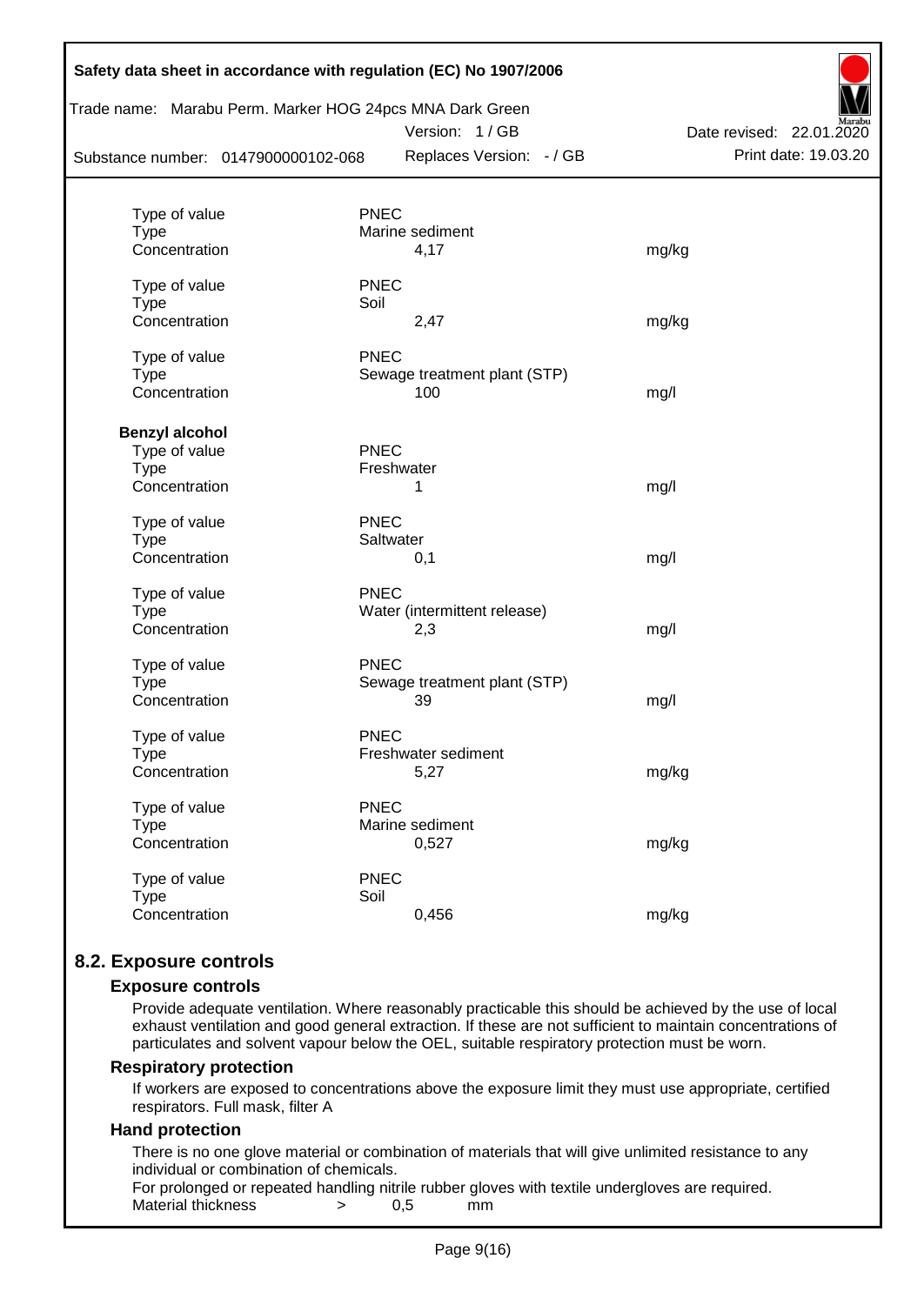| Safety data sheet in accordance with regulation (EC) No 1907/2006                                                                                                                                                                                                                                                                                                                            |                                                 |     |     |                                                                                                                                                                                                                                                                                                                    |
|----------------------------------------------------------------------------------------------------------------------------------------------------------------------------------------------------------------------------------------------------------------------------------------------------------------------------------------------------------------------------------------------|-------------------------------------------------|-----|-----|--------------------------------------------------------------------------------------------------------------------------------------------------------------------------------------------------------------------------------------------------------------------------------------------------------------------|
| Trade name: Marabu Perm. Marker HOG 24pcs MNA Dark Green                                                                                                                                                                                                                                                                                                                                     |                                                 |     |     |                                                                                                                                                                                                                                                                                                                    |
|                                                                                                                                                                                                                                                                                                                                                                                              | Version: 1/GB                                   |     |     | Date revised: 22.01.2020                                                                                                                                                                                                                                                                                           |
| Substance number: 0147900000102-068                                                                                                                                                                                                                                                                                                                                                          | Replaces Version: - / GB                        |     |     | Print date: 19.03.20                                                                                                                                                                                                                                                                                               |
| Breakthrough time<br>$\,<\,$<br>The breakthrough time must be greater than the end use time of the product.<br>replacement must be followed.<br>Gloves should be replaced regularly and if there is any sign of damage to the glove material.<br>Always ensure that gloves are free from defects and that they are stored and used correctly.<br>maintenance.<br>once exposure has occurred. | 30                                              | min |     | The instructions and information provided by the glove manufacturer on use, storage, maintenance and<br>The performance or effectiveness of the glove may be reduced by physical/ chemical damage and poor<br>Barrier creams may help to protect the exposed areas of the skin, they should however not be applied |
| Eye protection                                                                                                                                                                                                                                                                                                                                                                               |                                                 |     |     |                                                                                                                                                                                                                                                                                                                    |
| Use safety eyewear designed to protect against splash of liquids.                                                                                                                                                                                                                                                                                                                            |                                                 |     |     |                                                                                                                                                                                                                                                                                                                    |
| <b>Body protection</b>                                                                                                                                                                                                                                                                                                                                                                       |                                                 |     |     |                                                                                                                                                                                                                                                                                                                    |
| Cotton or cotton/synthetic overalls or coveralls are normally suitable.                                                                                                                                                                                                                                                                                                                      |                                                 |     |     |                                                                                                                                                                                                                                                                                                                    |
|                                                                                                                                                                                                                                                                                                                                                                                              |                                                 |     |     |                                                                                                                                                                                                                                                                                                                    |
| <b>SECTION 9: Physical and chemical properties</b>                                                                                                                                                                                                                                                                                                                                           |                                                 |     |     |                                                                                                                                                                                                                                                                                                                    |
| 9.1. Information on basic physical and chemical properties                                                                                                                                                                                                                                                                                                                                   |                                                 |     |     |                                                                                                                                                                                                                                                                                                                    |
| <b>Form</b>                                                                                                                                                                                                                                                                                                                                                                                  | liquid                                          |     |     |                                                                                                                                                                                                                                                                                                                    |
| <b>Colour</b>                                                                                                                                                                                                                                                                                                                                                                                | coloured                                        |     |     |                                                                                                                                                                                                                                                                                                                    |
| <b>Odour</b>                                                                                                                                                                                                                                                                                                                                                                                 | mild, alcoholic                                 |     |     |                                                                                                                                                                                                                                                                                                                    |
| <b>Odour threshold</b>                                                                                                                                                                                                                                                                                                                                                                       |                                                 |     |     |                                                                                                                                                                                                                                                                                                                    |
| Remarks                                                                                                                                                                                                                                                                                                                                                                                      | No data available                               |     |     |                                                                                                                                                                                                                                                                                                                    |
| pH value                                                                                                                                                                                                                                                                                                                                                                                     |                                                 |     |     |                                                                                                                                                                                                                                                                                                                    |
| Value                                                                                                                                                                                                                                                                                                                                                                                        | 5,5                                             | to  | 7,5 |                                                                                                                                                                                                                                                                                                                    |
| <b>Melting point</b>                                                                                                                                                                                                                                                                                                                                                                         |                                                 |     |     |                                                                                                                                                                                                                                                                                                                    |
| Remarks                                                                                                                                                                                                                                                                                                                                                                                      | not determined                                  |     |     |                                                                                                                                                                                                                                                                                                                    |
| <b>Freezing point</b>                                                                                                                                                                                                                                                                                                                                                                        |                                                 |     |     |                                                                                                                                                                                                                                                                                                                    |
| Remarks                                                                                                                                                                                                                                                                                                                                                                                      | not determined                                  |     |     |                                                                                                                                                                                                                                                                                                                    |
| Initial boiling point and boiling range                                                                                                                                                                                                                                                                                                                                                      |                                                 |     |     |                                                                                                                                                                                                                                                                                                                    |
| Value                                                                                                                                                                                                                                                                                                                                                                                        | 80                                              | to  | 90  | $\rm ^{\circ}C$                                                                                                                                                                                                                                                                                                    |
| <b>Flash point</b>                                                                                                                                                                                                                                                                                                                                                                           |                                                 |     |     |                                                                                                                                                                                                                                                                                                                    |
| Value                                                                                                                                                                                                                                                                                                                                                                                        | 35                                              |     |     | $^{\circ}C$                                                                                                                                                                                                                                                                                                        |
| Method                                                                                                                                                                                                                                                                                                                                                                                       | ASTM D 6450 (CCCFP)                             |     |     |                                                                                                                                                                                                                                                                                                                    |
| Evaporation rate (ether $= 1$ ) :                                                                                                                                                                                                                                                                                                                                                            |                                                 |     |     |                                                                                                                                                                                                                                                                                                                    |
| Remarks                                                                                                                                                                                                                                                                                                                                                                                      | not determined                                  |     |     |                                                                                                                                                                                                                                                                                                                    |
| <b>Flammability (solid, gas)</b>                                                                                                                                                                                                                                                                                                                                                             |                                                 |     |     |                                                                                                                                                                                                                                                                                                                    |
| Not applicable                                                                                                                                                                                                                                                                                                                                                                               |                                                 |     |     |                                                                                                                                                                                                                                                                                                                    |
| Upper/lower flammability or explosive limits                                                                                                                                                                                                                                                                                                                                                 |                                                 |     |     |                                                                                                                                                                                                                                                                                                                    |
| Lower explosion limit<br>Upper explosion limit<br>Source                                                                                                                                                                                                                                                                                                                                     | 1,5<br>appr.<br>15<br>appr.<br>Literature value |     |     | %(V)<br>$%$ (V)                                                                                                                                                                                                                                                                                                    |
| <b>Vapour density</b>                                                                                                                                                                                                                                                                                                                                                                        |                                                 |     |     |                                                                                                                                                                                                                                                                                                                    |
| Remarks                                                                                                                                                                                                                                                                                                                                                                                      | not determined                                  |     |     |                                                                                                                                                                                                                                                                                                                    |
| <b>Density</b>                                                                                                                                                                                                                                                                                                                                                                               |                                                 |     |     |                                                                                                                                                                                                                                                                                                                    |
| Remarks                                                                                                                                                                                                                                                                                                                                                                                      | not determined                                  |     |     |                                                                                                                                                                                                                                                                                                                    |
| Solubility in water                                                                                                                                                                                                                                                                                                                                                                          |                                                 |     |     |                                                                                                                                                                                                                                                                                                                    |
| Remarks                                                                                                                                                                                                                                                                                                                                                                                      | partially miscible                              |     |     |                                                                                                                                                                                                                                                                                                                    |
| <b>Partition coefficient: n-octanol/water</b>                                                                                                                                                                                                                                                                                                                                                |                                                 |     |     |                                                                                                                                                                                                                                                                                                                    |
|                                                                                                                                                                                                                                                                                                                                                                                              |                                                 |     |     |                                                                                                                                                                                                                                                                                                                    |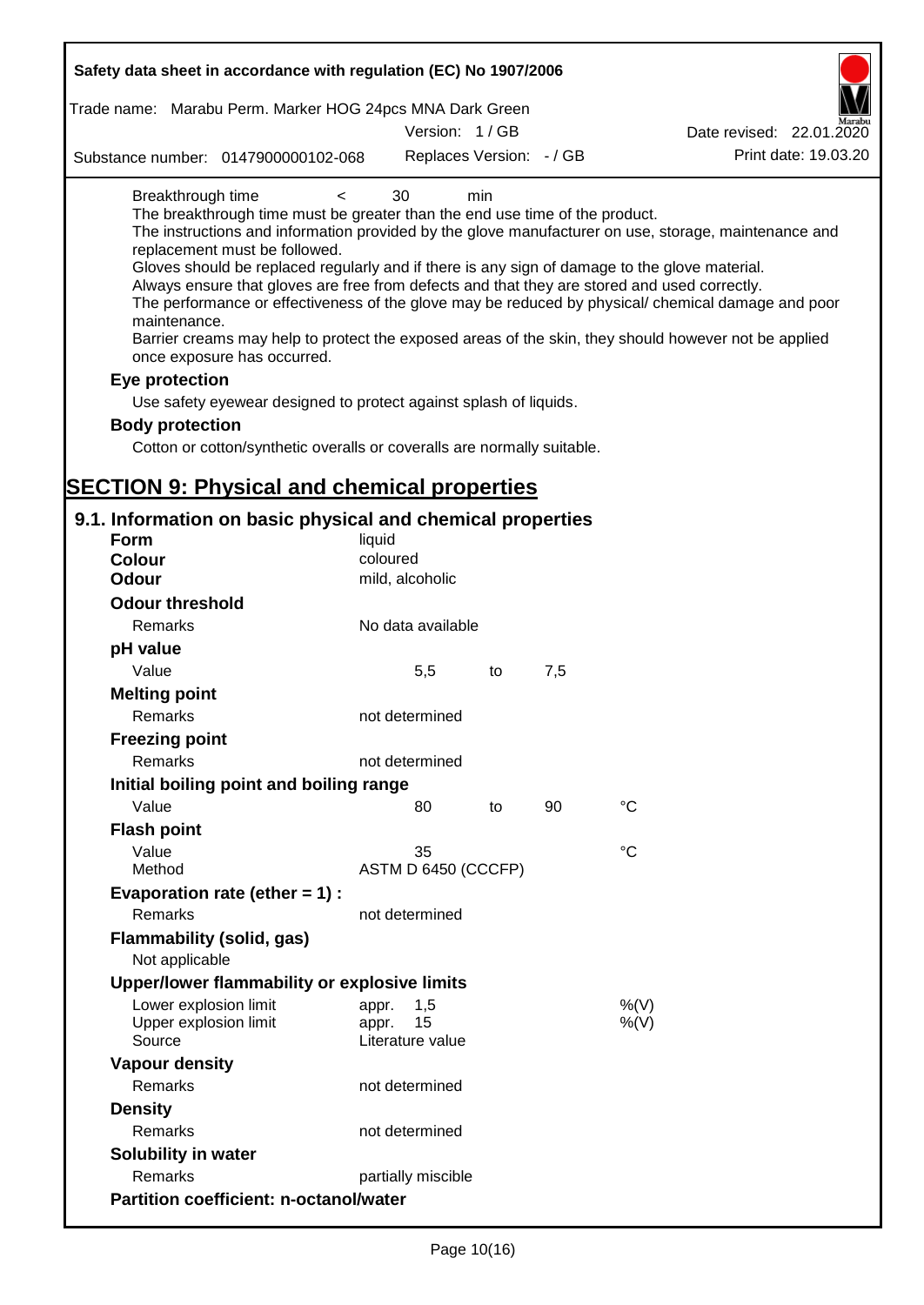|                                                          | Safety data sheet in accordance with regulation (EC) No 1907/2006                                                                            |       |                                                  |    |   |             |                                                                                                        |
|----------------------------------------------------------|----------------------------------------------------------------------------------------------------------------------------------------------|-------|--------------------------------------------------|----|---|-------------|--------------------------------------------------------------------------------------------------------|
| Trade name: Marabu Perm. Marker HOG 24pcs MNA Dark Green |                                                                                                                                              |       | Version: 1/GB                                    |    |   |             | Date revised: 22.01.2020                                                                               |
|                                                          | Substance number: 0147900000102-068                                                                                                          |       | Replaces Version: - / GB                         |    |   |             | Print date: 19.03.20                                                                                   |
| Remarks                                                  |                                                                                                                                              |       | Not applicable                                   |    |   |             |                                                                                                        |
| Ignition temperature                                     |                                                                                                                                              |       |                                                  |    |   |             |                                                                                                        |
| Value<br>Source                                          |                                                                                                                                              | appr. | 287<br>Literature value                          |    |   | $^{\circ}C$ |                                                                                                        |
| <b>Viscosity</b>                                         |                                                                                                                                              |       |                                                  |    |   |             |                                                                                                        |
| Value                                                    |                                                                                                                                              |       | 3                                                | to | 6 | mPa.s       |                                                                                                        |
| <b>Efflux time</b>                                       |                                                                                                                                              |       |                                                  |    |   |             |                                                                                                        |
| Remarks                                                  |                                                                                                                                              |       | not determined                                   |    |   |             |                                                                                                        |
| <b>Explosive properties</b>                              |                                                                                                                                              |       |                                                  |    |   |             |                                                                                                        |
| evaluation                                               |                                                                                                                                              | no    |                                                  |    |   |             |                                                                                                        |
| <b>Oxidising properties</b>                              |                                                                                                                                              |       |                                                  |    |   |             |                                                                                                        |
| evaluation                                               |                                                                                                                                              |       | None known                                       |    |   |             |                                                                                                        |
| 9.2. Other information                                   |                                                                                                                                              |       |                                                  |    |   |             |                                                                                                        |
| <b>Other information</b>                                 |                                                                                                                                              |       |                                                  |    |   |             |                                                                                                        |
|                                                          |                                                                                                                                              |       |                                                  |    |   |             | The physical specifications are approximate values and refer to the used safety relevant component(s). |
|                                                          | <b>SECTION 10: Stability and reactivity</b>                                                                                                  |       |                                                  |    |   |             |                                                                                                        |
| 10.1. Reactivity                                         | No hazardous reactions when stored and handled according to prescribed instructions.                                                         |       |                                                  |    |   |             |                                                                                                        |
| 10.2. Chemical stability                                 | Stable under recommended storage and handling conditions (see section 7).                                                                    |       |                                                  |    |   |             |                                                                                                        |
| exothermic reactions.                                    | 10.3. Possibility of hazardous reactions<br>Keep away from oxidising agents, strongly alkaline and strongly acid materials in order to avoid |       |                                                  |    |   |             |                                                                                                        |
| 10.4. Conditions to avoid                                | When exposed to high temperatures may produce hazardous decomposition products.                                                              |       |                                                  |    |   |             |                                                                                                        |
| 10.5. Incompatible materials                             | No hazardous reactions when stored and handled according to prescribed instructions.                                                         |       |                                                  |    |   |             |                                                                                                        |
|                                                          | 10.6. Hazardous decomposition products<br>See chapter 5.2 (Firefighting measures - Special hazards arising from the substance or mixture).   |       |                                                  |    |   |             |                                                                                                        |
|                                                          | <b>SECTION 11: Toxicological information</b>                                                                                                 |       |                                                  |    |   |             |                                                                                                        |
|                                                          | 11.1. Information on toxicological effects                                                                                                   |       |                                                  |    |   |             |                                                                                                        |
| <b>Acute oral toxicity</b>                               |                                                                                                                                              |       |                                                  |    |   |             |                                                                                                        |
| <b>ATE</b>                                               | $\geq$                                                                                                                                       |       | 2.000                                            |    |   | mg/kg       |                                                                                                        |
| Method                                                   |                                                                                                                                              |       | calculated value (Regulation (EC) No. 1272/2008) |    |   |             |                                                                                                        |
|                                                          | <b>Acute oral toxicity (Components)</b>                                                                                                      |       |                                                  |    |   |             |                                                                                                        |
| 1-Methoxy-2-propanol                                     |                                                                                                                                              |       |                                                  |    |   |             |                                                                                                        |
| Species<br>LD50                                          | rat                                                                                                                                          |       | 5200                                             |    |   | mg/kg       |                                                                                                        |
| <b>Benzyl alcohol</b><br><b>Species</b><br>LD50          | rat                                                                                                                                          |       | 1620                                             |    |   | mg/kg       |                                                                                                        |
| <b>Acute dermal toxicity</b>                             |                                                                                                                                              |       |                                                  |    |   |             |                                                                                                        |
| Remarks                                                  |                                                                                                                                              |       |                                                  |    |   |             | Based on available data, the classification criteria are not met.                                      |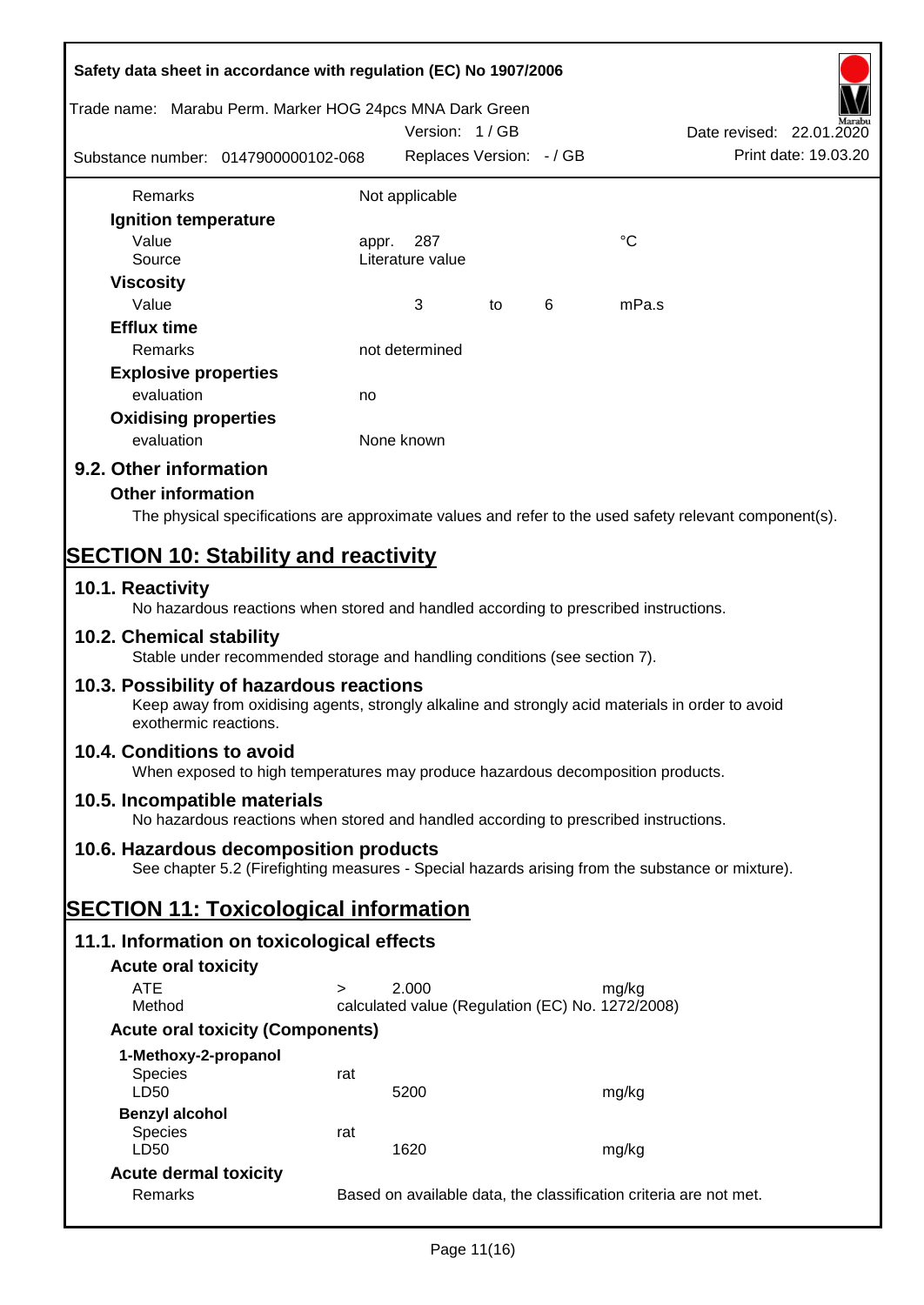| Trade name: Marabu Perm. Marker HOG 24pcs MNA Dark Green<br>Substance number: 0147900000102-068                                                                                                                                                                                                                                                                                                                       |                              |            | Version: 1/GB<br>Replaces Version: - / GB                                  |                                                  | Date revised: 22.01.2020                                          | Print date: 19.03.20 |
|-----------------------------------------------------------------------------------------------------------------------------------------------------------------------------------------------------------------------------------------------------------------------------------------------------------------------------------------------------------------------------------------------------------------------|------------------------------|------------|----------------------------------------------------------------------------|--------------------------------------------------|-------------------------------------------------------------------|----------------------|
|                                                                                                                                                                                                                                                                                                                                                                                                                       |                              |            |                                                                            |                                                  |                                                                   |                      |
| <b>Acute dermal toxicity (Components)</b>                                                                                                                                                                                                                                                                                                                                                                             |                              |            |                                                                            |                                                  |                                                                   |                      |
| 1-Methoxy-2-propanol<br><b>Species</b><br>LD50                                                                                                                                                                                                                                                                                                                                                                        | rabbit                       | 14000      |                                                                            | mg/kg                                            |                                                                   |                      |
| <b>Acute inhalational toxicity</b>                                                                                                                                                                                                                                                                                                                                                                                    |                              |            |                                                                            |                                                  |                                                                   |                      |
| <b>ATE</b>                                                                                                                                                                                                                                                                                                                                                                                                            | >                            | 20         |                                                                            | mg/l                                             |                                                                   |                      |
| Administration/Form<br>Method<br>Remarks                                                                                                                                                                                                                                                                                                                                                                              | Vapors                       |            |                                                                            | calculated value (Regulation (EC) No. 1272/2008) | Based on available data, the classification criteria are not met. |                      |
| <b>Acute inhalative toxicity (Components)</b>                                                                                                                                                                                                                                                                                                                                                                         |                              |            |                                                                            |                                                  |                                                                   |                      |
| <b>Benzyl alcohol</b>                                                                                                                                                                                                                                                                                                                                                                                                 |                              |            |                                                                            |                                                  |                                                                   |                      |
| Species<br>LD <sub>0</sub><br>Duration of exposure<br>Administration/Form<br>Method                                                                                                                                                                                                                                                                                                                                   | rat<br>Dust/Mist<br>OECD 403 | 4,178<br>4 | h                                                                          | mg/l                                             |                                                                   |                      |
| <b>Benzyl alcohol</b><br>Species<br>LD50<br>Duration of exposure<br>Administration/Form                                                                                                                                                                                                                                                                                                                               | rat<br>$\geq$<br>Dust/Mist   | 5<br>4     | h                                                                          | mg/l                                             |                                                                   |                      |
| Method                                                                                                                                                                                                                                                                                                                                                                                                                | OECD 403                     |            |                                                                            |                                                  |                                                                   |                      |
| <b>Skin corrosion/irritation</b>                                                                                                                                                                                                                                                                                                                                                                                      |                              |            |                                                                            |                                                  |                                                                   |                      |
| Remarks                                                                                                                                                                                                                                                                                                                                                                                                               |                              |            |                                                                            |                                                  | Based on available data, the classification criteria are not met. |                      |
| Serious eye damage/irritation                                                                                                                                                                                                                                                                                                                                                                                         |                              |            |                                                                            |                                                  |                                                                   |                      |
| evaluation                                                                                                                                                                                                                                                                                                                                                                                                            | irritant                     |            |                                                                            |                                                  |                                                                   |                      |
| Remarks                                                                                                                                                                                                                                                                                                                                                                                                               |                              |            | The classification criteria are met.                                       |                                                  |                                                                   |                      |
| <b>Sensitization</b><br>Remarks                                                                                                                                                                                                                                                                                                                                                                                       |                              |            |                                                                            |                                                  | Based on available data, the classification criteria are not met. |                      |
| <b>Mutagenicity</b>                                                                                                                                                                                                                                                                                                                                                                                                   |                              |            |                                                                            |                                                  |                                                                   |                      |
| Remarks                                                                                                                                                                                                                                                                                                                                                                                                               |                              |            |                                                                            |                                                  | Based on available data, the classification criteria are not met. |                      |
| <b>Reproductive toxicity</b>                                                                                                                                                                                                                                                                                                                                                                                          |                              |            |                                                                            |                                                  |                                                                   |                      |
| Remarks                                                                                                                                                                                                                                                                                                                                                                                                               |                              |            |                                                                            |                                                  | Based on available data, the classification criteria are not met. |                      |
| Carcinogenicity                                                                                                                                                                                                                                                                                                                                                                                                       |                              |            |                                                                            |                                                  |                                                                   |                      |
| <b>Remarks</b>                                                                                                                                                                                                                                                                                                                                                                                                        |                              |            |                                                                            |                                                  | Based on available data, the classification criteria are not met. |                      |
| <b>Specific Target Organ Toxicity (STOT)</b>                                                                                                                                                                                                                                                                                                                                                                          |                              |            |                                                                            |                                                  |                                                                   |                      |
| <b>Single exposure</b>                                                                                                                                                                                                                                                                                                                                                                                                |                              |            |                                                                            |                                                  |                                                                   |                      |
| Remarks<br>evaluation                                                                                                                                                                                                                                                                                                                                                                                                 |                              |            | The classification criteria are met.<br>May cause drowsiness or dizziness. |                                                  |                                                                   |                      |
| <b>Repeated exposure</b><br>Remarks                                                                                                                                                                                                                                                                                                                                                                                   |                              |            |                                                                            |                                                  | Based on available data, the classification criteria are not met. |                      |
| <b>Aspiration hazard</b>                                                                                                                                                                                                                                                                                                                                                                                              |                              |            |                                                                            |                                                  |                                                                   |                      |
| Based on available data, the classification criteria are not met.                                                                                                                                                                                                                                                                                                                                                     |                              |            |                                                                            |                                                  |                                                                   |                      |
| <b>Experience in practice</b>                                                                                                                                                                                                                                                                                                                                                                                         |                              |            |                                                                            |                                                  |                                                                   |                      |
| Exposure to component solvents vapours concentration in excess of the stated occupational exposure<br>limit may result in adverse health effects such as mucous membrane and respiratory system irritation<br>and adverse effects on kidney, liver and central nervous system. Symptoms and signs include headache,<br>dizziness, fatigue, muscular weakness, drowsiness and in extreme cases, loss of consciousness. |                              |            |                                                                            |                                                  |                                                                   |                      |

Solvents may cause some of the above effects by absorption through the skin. Repeated or prolonged contact with the mixture may cause removal of natural fat from the skin resulting in non-allergic contact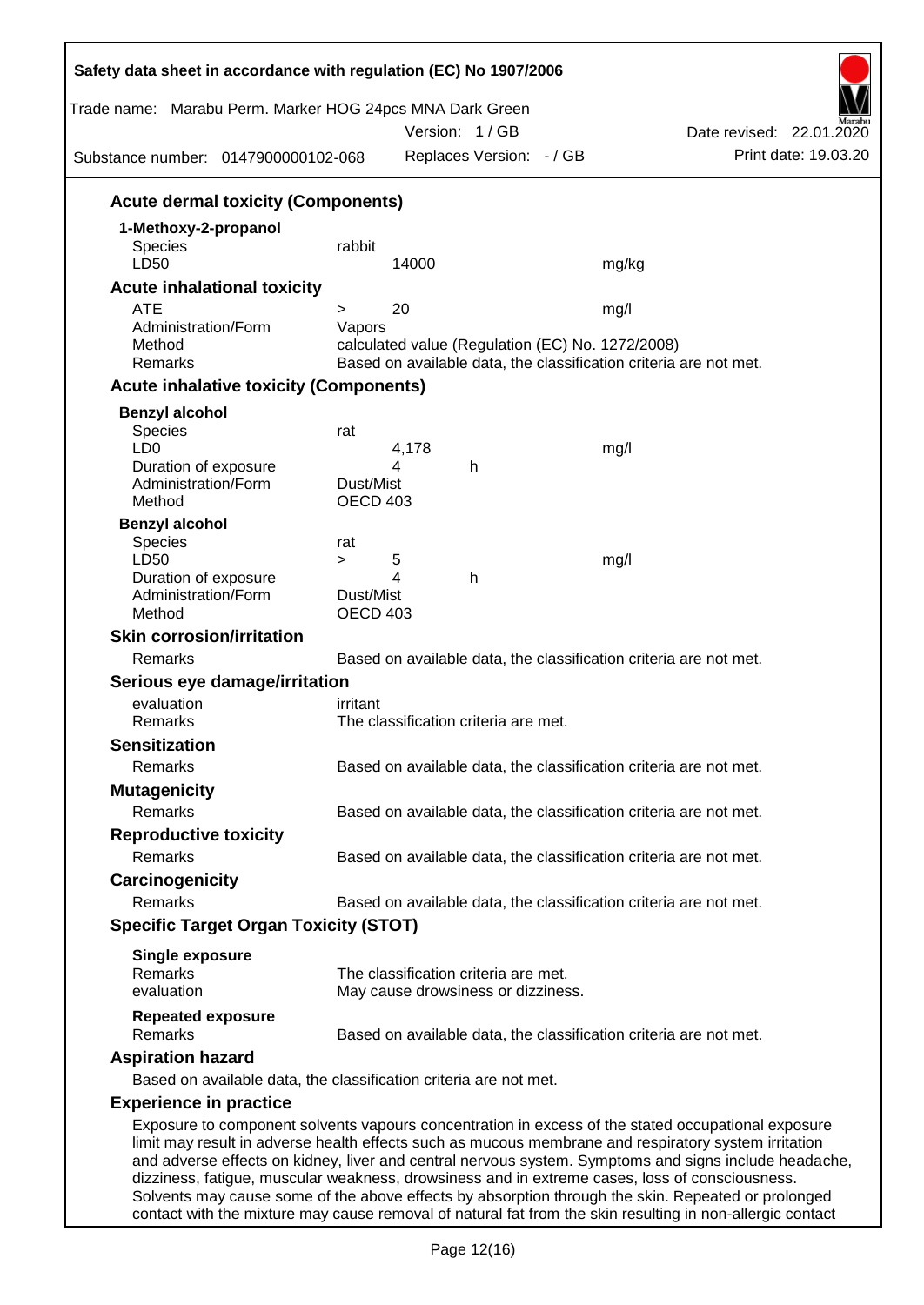| Safety data sheet in accordance with regulation (EC) No 1907/2006                                                                                                                                                                                                                                                                                                                                                                                                                                                                                    |                   |                     |                              |                                                    |                                                                                                       |
|------------------------------------------------------------------------------------------------------------------------------------------------------------------------------------------------------------------------------------------------------------------------------------------------------------------------------------------------------------------------------------------------------------------------------------------------------------------------------------------------------------------------------------------------------|-------------------|---------------------|------------------------------|----------------------------------------------------|-------------------------------------------------------------------------------------------------------|
| Trade name: Marabu Perm. Marker HOG 24pcs MNA Dark Green                                                                                                                                                                                                                                                                                                                                                                                                                                                                                             |                   |                     |                              |                                                    |                                                                                                       |
|                                                                                                                                                                                                                                                                                                                                                                                                                                                                                                                                                      |                   |                     | Version: 1/GB                |                                                    | Date revised: 22.01.2020                                                                              |
| Substance number: 0147900000102-068                                                                                                                                                                                                                                                                                                                                                                                                                                                                                                                  |                   |                     | Replaces Version: - / GB     |                                                    | Print date: 19.03.20                                                                                  |
| dermatitis and absorption through the skin. The liquid splashed in the eyes may cause irritation and<br>known, delayed and immediate effects and also chronic effects of components from short-term and<br>long-term exposure by oral, inhalation and dermal routes of exposure and eye contact.<br><b>Other information</b><br>There are no data available on the mixture itself.<br>The mixture has been assessed following the additivity method of the CLP Regulation (EC) No<br>1272/2008 and classified for toxicological hazards accordingly. |                   |                     |                              |                                                    | reversible damage. Ingestion may cause nausea, diarrhoea and vomiting. This takes into account, where |
| <b>SECTION 12: Ecological information</b>                                                                                                                                                                                                                                                                                                                                                                                                                                                                                                            |                   |                     |                              |                                                    |                                                                                                       |
| 12.1. Toxicity                                                                                                                                                                                                                                                                                                                                                                                                                                                                                                                                       |                   |                     |                              |                                                    |                                                                                                       |
| <b>General information</b>                                                                                                                                                                                                                                                                                                                                                                                                                                                                                                                           |                   |                     |                              |                                                    |                                                                                                       |
| There are no data available on the mixture itself. Do not allow to enter drains or water courses. The<br>mixture has been assessed following the summation method of the CLP Regulation (EC) No 1272/2008<br>and is classified for eco-toxicological properties accordingly. See Sections 2 and 3 for details.<br><b>Fish toxicity (Components)</b>                                                                                                                                                                                                  |                   |                     |                              |                                                    |                                                                                                       |
|                                                                                                                                                                                                                                                                                                                                                                                                                                                                                                                                                      |                   |                     |                              |                                                    |                                                                                                       |
| 1-Methoxy-2-propanol<br><b>Species</b>                                                                                                                                                                                                                                                                                                                                                                                                                                                                                                               |                   |                     | golden orfe (Leuciscus idus) |                                                    |                                                                                                       |
| LC <sub>0</sub>                                                                                                                                                                                                                                                                                                                                                                                                                                                                                                                                      | $\geq$            | 4600                |                              | mg/l                                               |                                                                                                       |
| Duration of exposure                                                                                                                                                                                                                                                                                                                                                                                                                                                                                                                                 |                   | 96                  | h                            |                                                    |                                                                                                       |
| <b>Daphnia toxicity (Components)</b>                                                                                                                                                                                                                                                                                                                                                                                                                                                                                                                 |                   |                     |                              |                                                    |                                                                                                       |
| 1-Methoxy-2-propanol                                                                                                                                                                                                                                                                                                                                                                                                                                                                                                                                 |                   |                     |                              |                                                    |                                                                                                       |
| <b>Species</b>                                                                                                                                                                                                                                                                                                                                                                                                                                                                                                                                       |                   | Daphnia magna       |                              |                                                    |                                                                                                       |
| <b>EC50</b>                                                                                                                                                                                                                                                                                                                                                                                                                                                                                                                                          |                   | 23300               |                              | mg/l                                               |                                                                                                       |
| Duration of exposure                                                                                                                                                                                                                                                                                                                                                                                                                                                                                                                                 |                   | 48                  | h                            |                                                    |                                                                                                       |
| <b>Algae toxicity (Components)</b>                                                                                                                                                                                                                                                                                                                                                                                                                                                                                                                   |                   |                     |                              |                                                    |                                                                                                       |
| 1-Methoxy-2-propanol                                                                                                                                                                                                                                                                                                                                                                                                                                                                                                                                 |                   |                     |                              |                                                    |                                                                                                       |
| <b>Species</b><br><b>EC50</b>                                                                                                                                                                                                                                                                                                                                                                                                                                                                                                                        |                   | Desmodesmus<br>1000 |                              |                                                    |                                                                                                       |
| Duration of exposure                                                                                                                                                                                                                                                                                                                                                                                                                                                                                                                                 | >                 | 168                 | h                            | mg/l                                               |                                                                                                       |
| <b>Bacteria toxicity (Components)</b>                                                                                                                                                                                                                                                                                                                                                                                                                                                                                                                |                   |                     |                              |                                                    |                                                                                                       |
|                                                                                                                                                                                                                                                                                                                                                                                                                                                                                                                                                      |                   |                     |                              |                                                    |                                                                                                       |
| 1-Methoxy-2-propanol<br><b>Species</b>                                                                                                                                                                                                                                                                                                                                                                                                                                                                                                               |                   | activated sludge    |                              |                                                    |                                                                                                       |
| <b>EC50</b>                                                                                                                                                                                                                                                                                                                                                                                                                                                                                                                                          | $\geq$            | 1000                |                              | mg/l                                               |                                                                                                       |
| 12.2. Persistence and degradability                                                                                                                                                                                                                                                                                                                                                                                                                                                                                                                  |                   |                     |                              |                                                    |                                                                                                       |
| <b>General information</b>                                                                                                                                                                                                                                                                                                                                                                                                                                                                                                                           |                   |                     |                              |                                                    |                                                                                                       |
| No data available                                                                                                                                                                                                                                                                                                                                                                                                                                                                                                                                    |                   |                     |                              |                                                    |                                                                                                       |
| <b>Biodegradability (Components)</b>                                                                                                                                                                                                                                                                                                                                                                                                                                                                                                                 |                   |                     |                              |                                                    |                                                                                                       |
|                                                                                                                                                                                                                                                                                                                                                                                                                                                                                                                                                      |                   |                     |                              |                                                    |                                                                                                       |
| 1-Methoxy-2-propanol<br>Value                                                                                                                                                                                                                                                                                                                                                                                                                                                                                                                        |                   | 90                  |                              | %                                                  |                                                                                                       |
| Duration of test                                                                                                                                                                                                                                                                                                                                                                                                                                                                                                                                     |                   | 28                  | d                            |                                                    |                                                                                                       |
| evaluation<br>Method                                                                                                                                                                                                                                                                                                                                                                                                                                                                                                                                 | <b>OECD 301 F</b> |                     |                              | Readily biodegradable (according to OECD criteria) |                                                                                                       |
| 12.3. Bioaccumulative potential                                                                                                                                                                                                                                                                                                                                                                                                                                                                                                                      |                   |                     |                              |                                                    |                                                                                                       |
| <b>General information</b>                                                                                                                                                                                                                                                                                                                                                                                                                                                                                                                           |                   |                     |                              |                                                    |                                                                                                       |
| There are no data available on the mixture itself.                                                                                                                                                                                                                                                                                                                                                                                                                                                                                                   |                   |                     |                              |                                                    |                                                                                                       |
| <b>Partition coefficient: n-octanol/water</b>                                                                                                                                                                                                                                                                                                                                                                                                                                                                                                        |                   |                     |                              |                                                    |                                                                                                       |
| Remarks                                                                                                                                                                                                                                                                                                                                                                                                                                                                                                                                              |                   |                     |                              |                                                    |                                                                                                       |
|                                                                                                                                                                                                                                                                                                                                                                                                                                                                                                                                                      |                   | Not applicable      |                              |                                                    |                                                                                                       |

 $\mathbf l$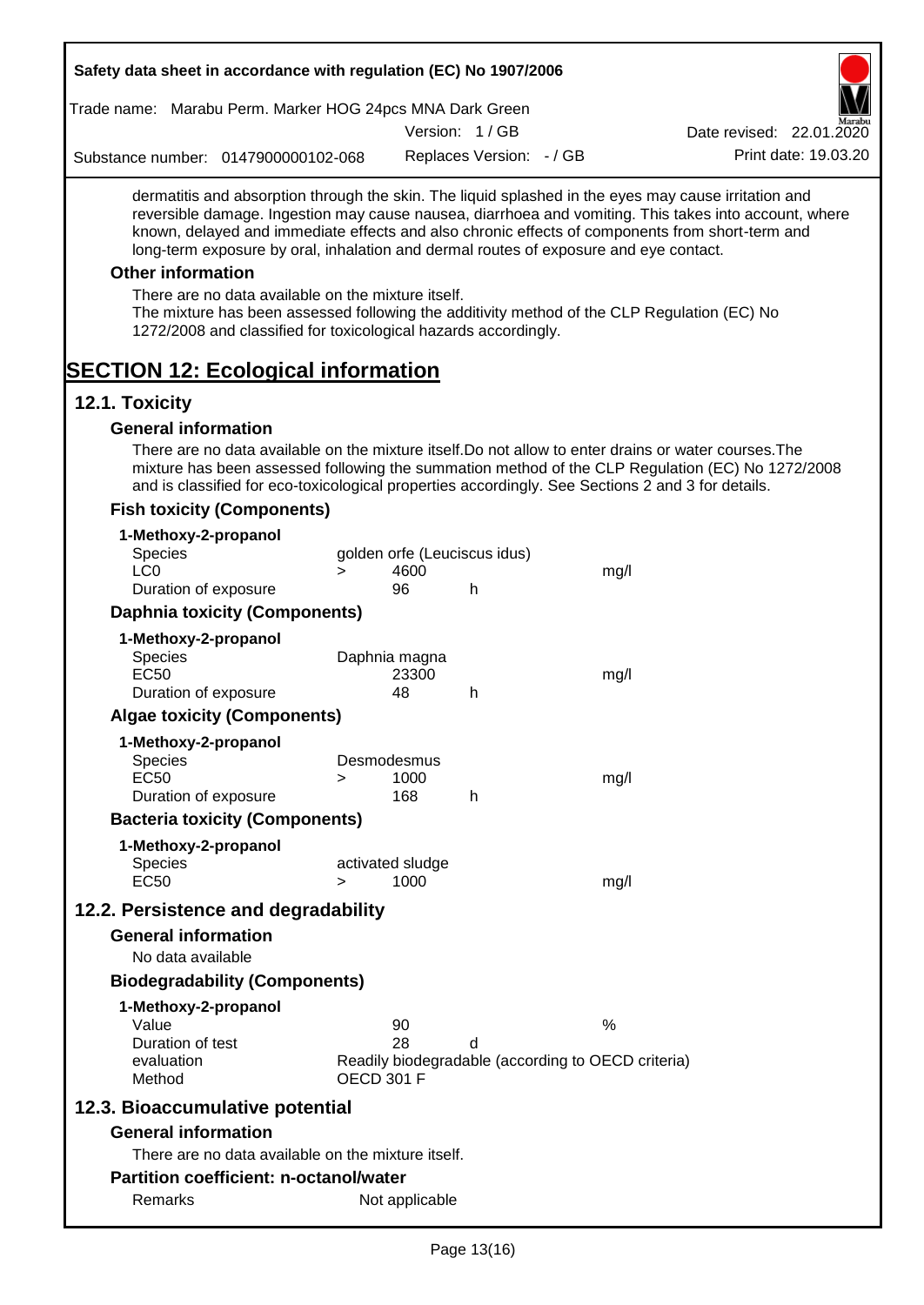Trade name: Marabu Perm. Marker HOG 24pcs MNA Dark Green

Version: 1 / GB

Substance number: 0147900000102-068 Replaces Version:  $-$  / GB Print date: 19.03.20



### **General information**

There are no data available on the mixture itself.

## **12.5. Results of PBT and vPvB assessment**

### **General information**

There are no data available on the mixture itself.

### **12.6. Other adverse effects**

### **General information**

There are no data available on the mixture itself.

# **SECTION 13: Disposal considerations**

### **13.1. Waste treatment methods**

### **Disposal recommendations for the product**

Do not allow to enter drains or water courses. Wastes and emptied containers should be classified in accordance with relevant national regulation. The European Waste Catalogue classification of this product, when disposed of as waste is EWC waste code 08 03 12\* waste ink containing dangerous substances If this product is mixed with other wastes, the original waste product code may no longer apply and the appropriate code should be assigned. For further information contact your local waste authority.

### **Disposal recommendations for packaging**

Using information provided in this safety data sheet, advice should be obtained from the relevant waste authority on the classification of empty containers. Empty containers must be scrapped or reconditioned.

Not emptied containers are hazardous waste (waste code number 150110).

# **SECTION 14: Transport information**

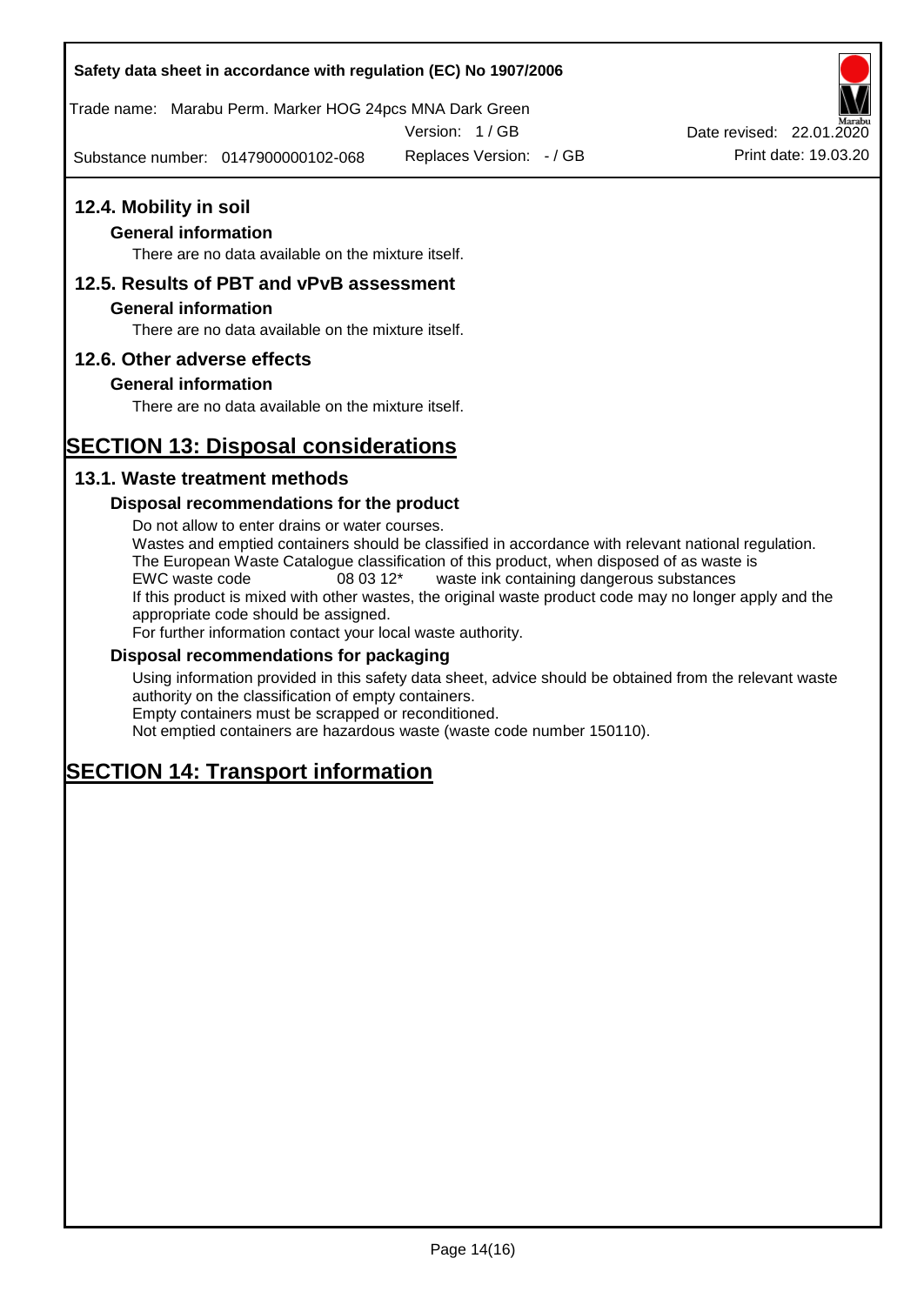# Trade name: Marabu Perm. Marker HOG 24pcs MNA Dark Green

Version: 1 / GB



Replaces Version:  $-$  / GB Print date: 19.03.20 Date revised: 22.01.2020

Substance number: 0147900000102-068

|                                     | <b>Land transport ADR/RID</b> | <b>Marine transport</b><br><b>IMDG/GGVSee</b> | Air transport<br><b>ICAO/IATA</b> |
|-------------------------------------|-------------------------------|-----------------------------------------------|-----------------------------------|
| Tunnel restriction code             | D/E                           |                                               |                                   |
| 14.1. UN number                     | 1263                          | 1263                                          | 1263                              |
| 14.2. UN proper shipping name       | <b>PAINT</b>                  | <b>PAINT</b>                                  | <b>PAINT</b>                      |
| 14.3. Transport hazard<br>class(es) | 3                             | 3                                             | 3                                 |
| Label                               |                               |                                               |                                   |
| 14.4. Packing group                 | Ш                             | Ш                                             | III                               |
| Special provision                   | 640E                          |                                               |                                   |
| <b>Limited Quantity</b>             | 51                            |                                               |                                   |
| Transport category                  | 3                             |                                               |                                   |
| 14.5. Environmental hazards         |                               | no                                            |                                   |

# **Information for all modes of transport**

### **14.6. Special precautions for user**

Transport within the user's premises:

Always transport in closed containers that are upright and secure.

Ensure that persons transporting the product know what to do in the event of an accident or spillage.

## **Other information**

**14.7. Transport in bulk according to Annex II of Marpol and the IBC Code** no

# **SECTION 15: Regulatory information**

## **15.1. Safety, health and environmental regulations/legislation specific for the substance or mixture**

## **VOC**

VOC (EU) 75 %

## **Other information**

The product does not contain substances of very high concern (SVHC).

## **15.2. Chemical safety assessment**

For this preparation a chemical safety assessment has not been carried out.

# **SECTION 16: Other information**

**Hazard statements listed in Chapter 3**